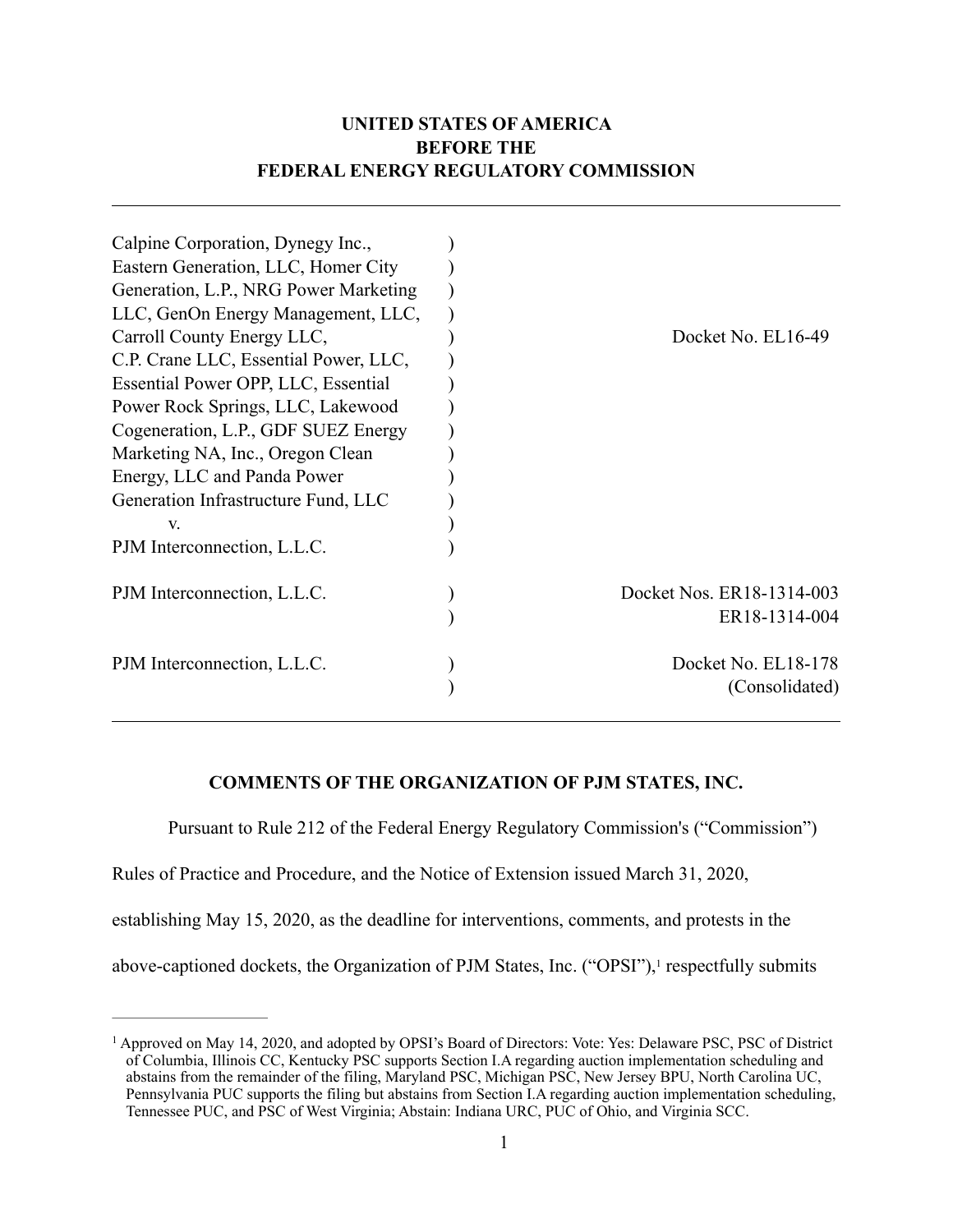the following comments<sup>2</sup> regarding the Compliance Filing concerning the minimum offer price rule ("MOPR") submitted on March 18, 2020,<sup>3</sup> by the PJM Interconnection L.L.C. ("PJM") in the above-captioned docket ("Compliance Filing"). 4

### **I. INTRODUCTION**

OPSI addresses several aspects of the Compliance Filing below.

- A. The Auction Implementation Schedule Proposed in the Compliance Filing is Unworkable in Light of the Commission's April 16 Order.
- B. The Compliance Filing Does Not Provide Flexibility in the Resource-Specific Cost Review Consistent with the Commission's Guidance.
- C. PJM's Proposed Revisions to Seller-Side Mitigation Must Be Rejected.
- D. All Existing Bilateral Contracts Should be Exempt from the MOPR.
- E. The Proposed RPS Exemption Fails to Capture Investment Commitments Relying on Prior Commission Decisions.
- F. PJM's Proposal Regarding State Default Service Auctions Should Be Accepted.
- G. Benefits Created By Transmission Investments that are a Result of the Regional Transmission Expansion Plan Are Not State Subsidies.

OPSI comments on this Compliance Filing are separate from and do not undermine or otherwise prejudice the 2 continuing challenges of state commissions to the legality of the June 2018 and December 2019 Orders.

<sup>&</sup>lt;sup>3</sup> Compliance Filing Concerning the Minimum Offer Price Rule, Request for Waiver of RPM Auction Deadlines, and Request for an Extended Comment Period of at Least 35 Days, filed by PJM in Docket Nos. EL16-49, et al. on March 18, 2020 ("Compliance Filing").

On March 25, 2020, PJM submitted an Errata to its Compliance Filing noting a correction to the description of the 4 Hope Creek nuclear plant in the report titled "Gross Avoidable Cost Rates for Existing Generation and Net Cost of New Entry for New Energy Efficiency" developed by The Brattle Group and Sargent & Lundy. OPSI takes no position on the Errata herein.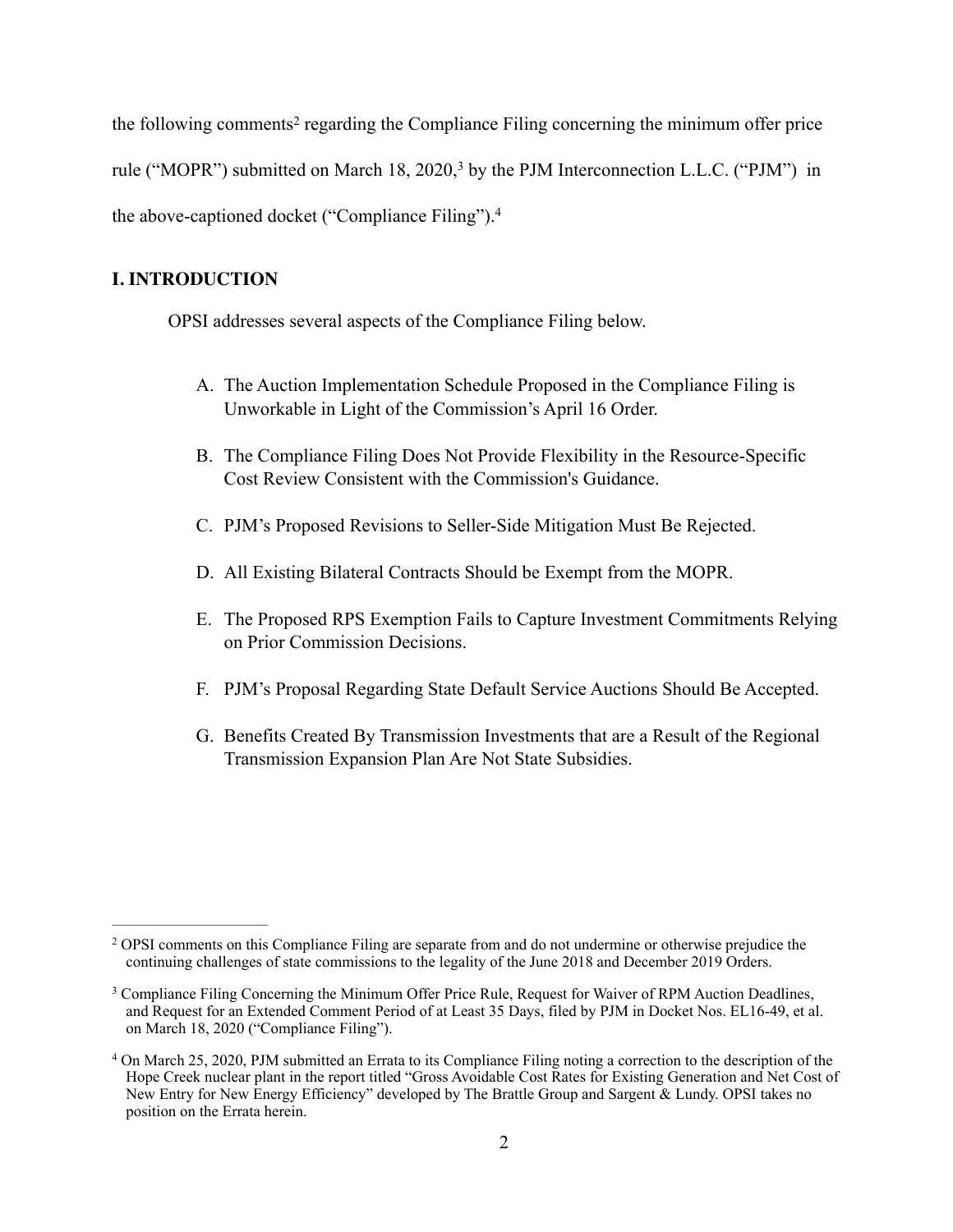### **II. COMMENTS**

## **A. The Auction Implementation Schedule Proposed in the Compliance Filing is Unworkable in Light of the Commission's April 16 Order.**

PJM requests that it "not be required to conduct the next Base Residual Auction ("BRA") until the Commission has acted on this compliance filing and approved the operative Tariff language that will govern that auction."<sup>5</sup> OPSI supports that request. However, OPSI asserts that it would not be just and reasonable for the the next BRA to be held until the Commission has addressed the forthcoming PJM Compliance Filing ("Second Compliance Filing") required by the Commission's April 16 Order.<sup>6</sup>

PJM proposes to open the BRA for the 2022/2023 Delivery Year ("BRA-22/23") within six-and-one-half months after receiving the order from the Commission in response to the Compliance Filing.<sup>7</sup> PJM states that, "if the Commission were to issue its order on the compliance filing by mid-May, PJM would conduct the delayed 2019 BRA no later than December of this year."<sup>8</sup> Pursuant to the April 16 Order, PJM is now required to submit its Second Compliance Filing on June 1, which means the Commission will not likely be issuing an order on PJM's initial Compliance Filing by mid-May. Consequently, it is unrealistic to expect the next BRA will be held in 2020.

 $5$  Compliance Filing, at 83.

*Calpine Corp. v. PJM Interconnection, L.L.C.,* 171 FERC ¶ 61,035 (2020) ("April 16 Order"). 6

 $7$  Compliance Filing, at 84.

<sup>&</sup>lt;sup>8</sup> *Id.*, at 85.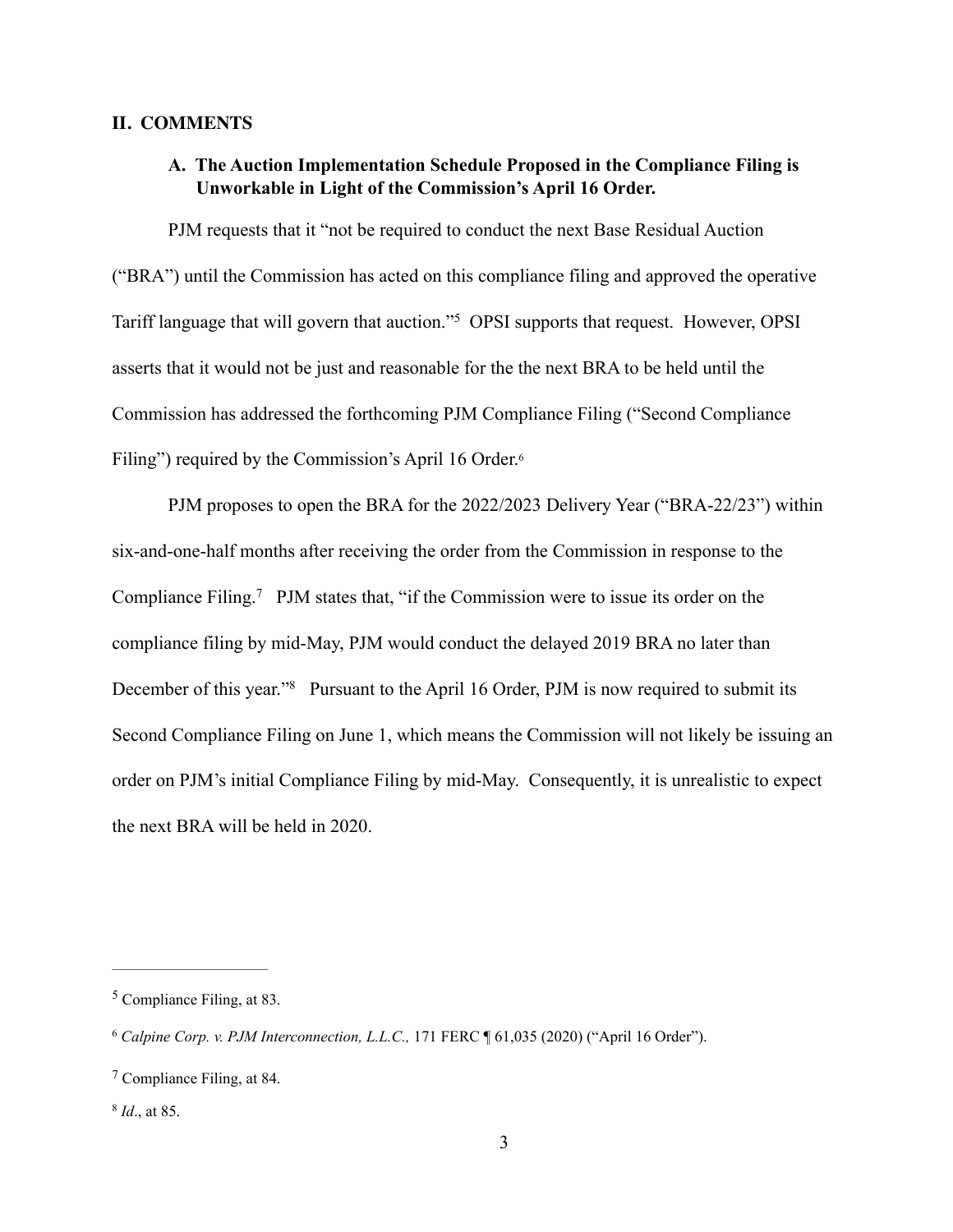As mentioned in the Compliance Filing,  $9$  OPSI submitted a letter to PJM on February 13, 2020, expressing concern that the auction schedule would fail to provide enough time for states to pursue any regulatory or legislative changes needed to respond to revised capacity market rules.<sup>10</sup> In that letter, OPSI recommended a schedule that provides at least twelve months between the date that the Commission issues its final compliance order and the execution of the next BRA, or no later than May 31, 2021. OPSI understands the need for market certainty as market participants make financial decisions reflecting revised wholesale capacity resource rules. On the other hand, the December 2019 Order<sup>11</sup> and April 16 Order directly impact state resource policies, the portfolio of resources to serve customers, and the price electricity consumers will have to pay for that service. State policy makers need time to give thoughtful consideration to appropriate reforms if reliance on PJM's revised capacity auction no longer benefits electricity consumers.

Despite the Compliance Filing's attempt to accommodate state policy processes, PJM's Legislation Contingency Provision<sup>12</sup> fails to strike the appropriate balance. The Compliance Filing includes a provision for potentially extending the date for the next BRA beyond the sixand-one-half month period that would otherwise apply. This Legislation Contingency Provision would require a state to enact legislation directly applicable to new elections of the Fixed Resource Requirement ("FRR") alternative by June 1, 2020, and would require that state's public

 $9$   $Id$ .

<sup>&</sup>lt;sup>10</sup> OPSI Letter to PJM Board of Managers, ("OPSI Letter"), (February 13, 2020).

<sup>&</sup>lt;sup>11</sup> Calpine Corp. v. PJM Interconnection, L.L.C., 169 FERC ¶ 61,239 (2019) ("December 2019 Order").

<sup>&</sup>lt;sup>12</sup> Compliance Filing, at 86. The Compliance Filing's Legislation Contingency Provision relates to a state's potential enactment of legislation directly applicable to new elections of the Fixed Resource Requirement ("FRR").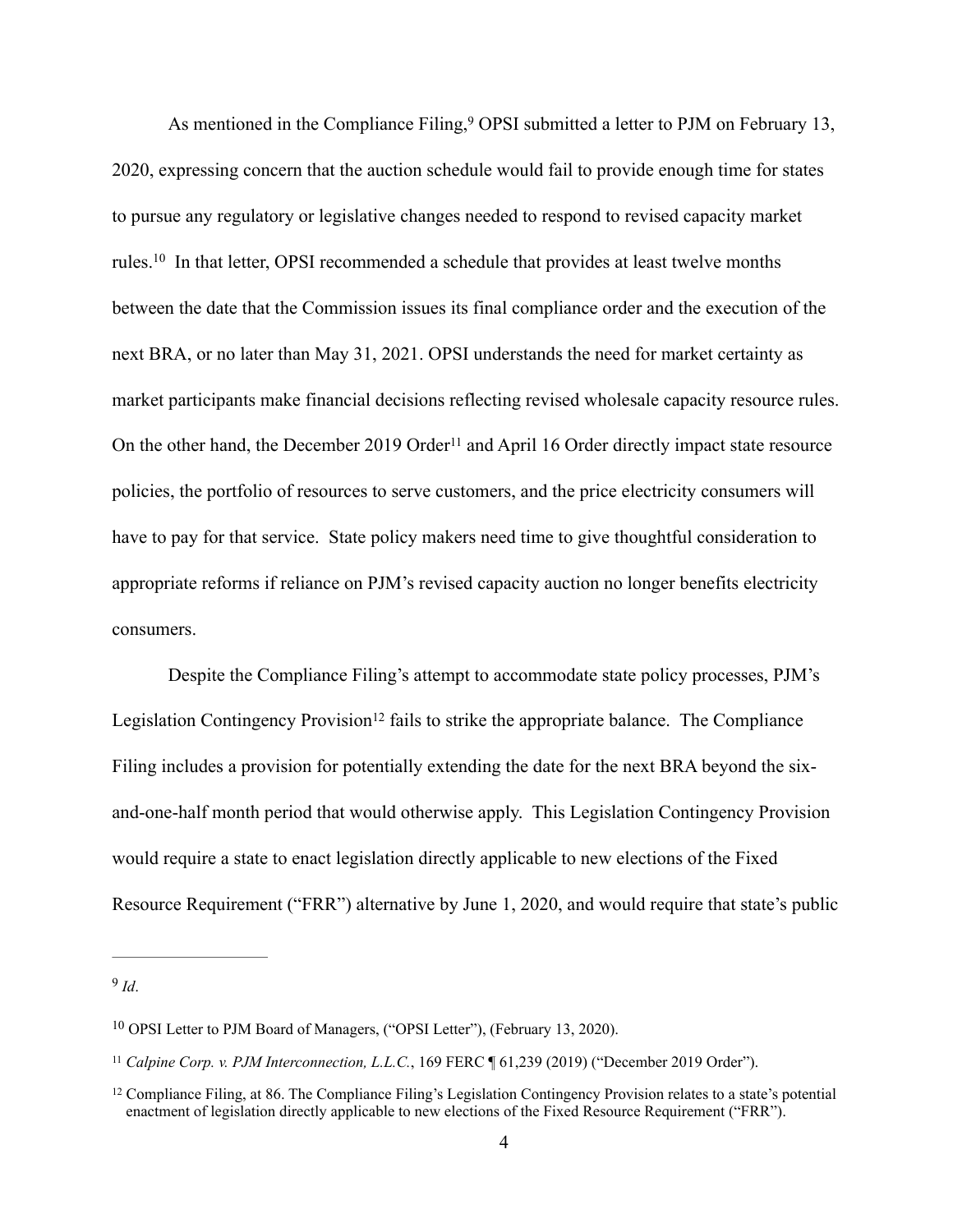utility commission, acting in its official capacity, to formally request that PJM extend the auction schedule.<sup>13</sup> In no event however, would PJM agree to extend the BRA-22/23 beyond March 31,  $2021$ , under this provision.<sup>14</sup> Following PJM's proposed six-month interval schedule for this contingency, BRA-23/24 could occur in October of 2021. PJM asserts that its proposal balances OPSI's suggestions with the importance of market certainty for capacity sellers.<sup>15</sup> OPSI fundamentally disagrees.

OPSI finds the Compliance Filing's Legislation Contingency Provision to be impracticable, especially insofar as it proposes to dictate the timeline to state legislative bodies through a regulated utility tariff provision. In the OPSI Letter to PJM, OPSI described the need for an auction schedule that would provide enough time for states to "develop, adopt, and implement new legislation and/or administrative rules to reform their approach to resource planning, capacity procurement, state resource compensation or other related processes."<sup>16</sup> PJM states have different governance models and different statutory contexts. Moreover, the FRR is not the only alternative approach the states may explore. While some state commissions may be able to react to the Commission's major restructuring of PJM's capacity rules through administrative or regulatory responses, other states may need to adopt legislative changes. Even in the best of circumstances, states would be unable to take reasoned action by June 1, 2020, and

 $^{14}$  *Id.* 

 $^{13}$  *Id.* 

 $^{15}$  *Id.* 

<sup>&</sup>lt;sup>16</sup> OPSI Letter to PJM Board of Managers, ("OPSI Letter"), (February 13, 2020), at 1.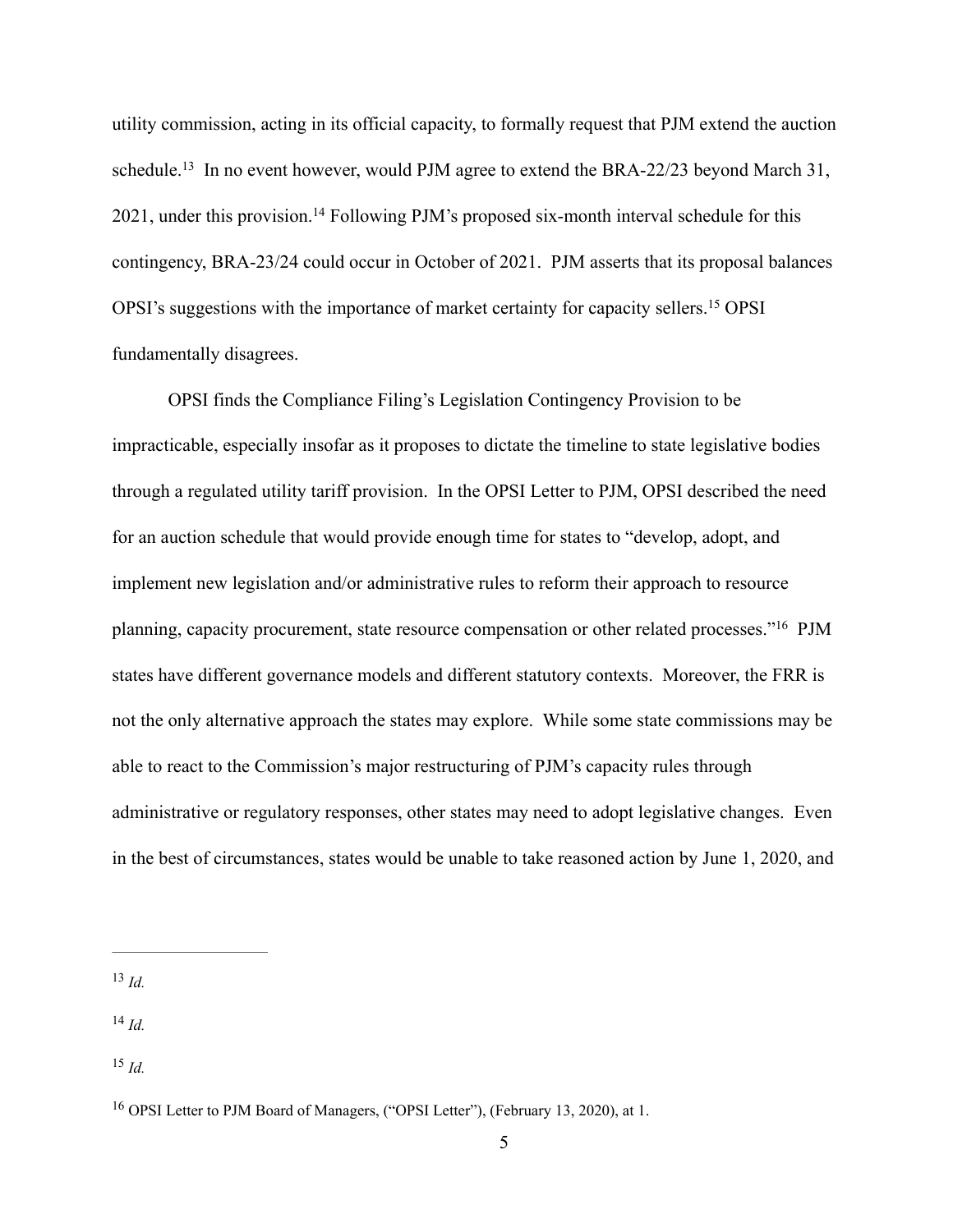any actions – particularly legislative – will be substantially delayed by the worst public health crisis the country has seen for at least 100 years.

These current circumstances, and recent Commission action have rendered PJM's auction implementation proposal even less reasonable. In the weeks since PJM submitted its first Compliance Filing, the Commission extended the comment deadline to May 15, required a Second Compliance Filing, and continued to acknowledge difficulties associated with the current health crisis.<sup>17</sup> In addition, some state legislatures may not be returning until the beginning of their next legislative sessions in  $2021$ .<sup>18</sup> State legislative bodies able to convene will likely be rightly prioritizing budgets and/or public health and safety of their constituents. Thus, in these circumstances, the chances of states meeting PJM's proposed June 1, 2020 deadline are vanishingly remote.

Moreover, the proposed timeline in the Compliance Filing does not comport with the existing provisions in PJM's Reliability Assurance Agreement ("RAA")<sup>19</sup> for "State Regulatory

<sup>&</sup>lt;sup>17</sup> Proclamation on Declaring a National Emergency Concerning the Novel Coronavirus Disease (COVID-19) *Outbreak*[, Issued on: March 13, 2020 \(https://www.whitehouse.gov/presidential-actions/proclamation-declaring](https://www.whitehouse.gov/presidential-actions/proclamation-declaring-national-emergency-concerning-novel-coronavirus-disease-covid-19-outbreak/)national-emergency-concerning-novel-coronavirus-disease-covid-19-outbreak/); *Disturbance Monitoring and Reporting Requirements Reliability Standard*, 171 FERC ¶ 61,052 (2020).

*See Delaware General Assembly*, "Home," (<https://legis.delaware.gov/>) (last accessed May 14, 2020); *Indiana* <sup>18</sup> *General Assembly*, "Notices & Updates," [\(http://iga.in.gov/information/notices/\)](http://iga.in.gov/information/notices/) (last accessed May 14, 2020); *Maryland General Assembly*, " House Floor Actions," (http://mgaleg.maryland.gov/mgawebsite/FloorActions/ [Media/house-53-\) and "Senate Floor Actions" \(http://mgaleg.maryland.gov/mgawebsite/FloorActions/Media/](http://mgaleg.maryland.gov/mgawebsite/FloorActions/Media/house-53-) [senate-53-C\) \(last accessed May 14, 2020\); and Md. Const., art. III, § 14 \(indicating the Assembly reconvenes](http://mgaleg.maryland.gov/mgawebsite/FloorActions/Media/senate-53-C) January 13, 2021).

<sup>&</sup>lt;sup>19</sup> PJM Reliability Assurance Agreement, at Schedule 8.1.C.3 ("RAA").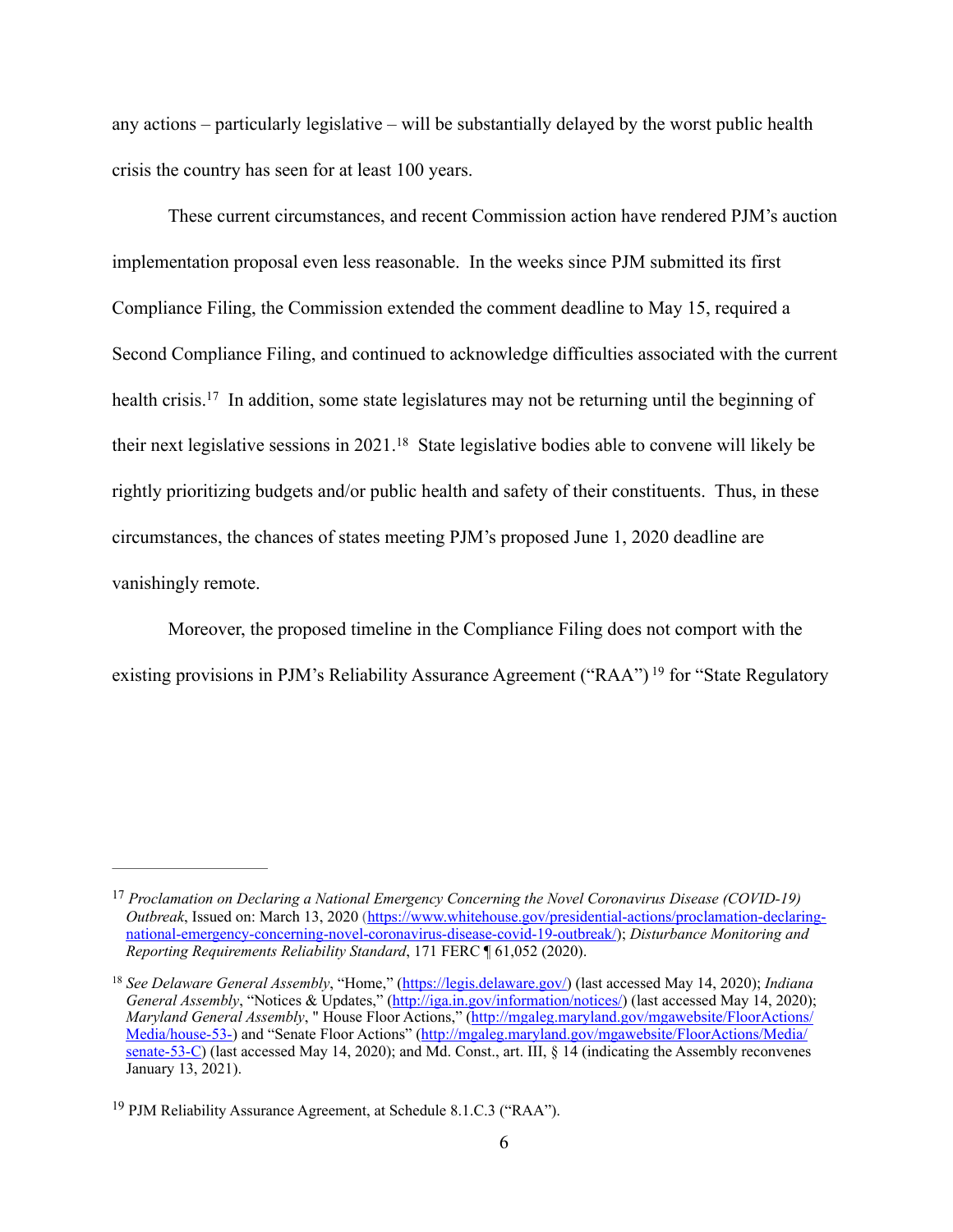Structural Changes".<sup>20</sup> Parties electing the FRR alternative to the BRA must provide PJM with prior notice before the following BRA takes place.<sup>21</sup> RAA Schedule 8.1 explains that parties which undergo such State Regulatory Structural changes must only provide PJM two months notice prior to the first BRA, rather than the four month prior notice that would otherwise apply to parties electing the FRR alternative without State Regulatory Structural Change. Whether requiring notification four months or two months prior to BRA-22/23, given the extremely short timeframe that PJM is proposing between the issuance of the Commission's final compliance Order and the execution of the auction, and the emergency circumstances that the states now find themselves in with respect to the coronavirus outbreak, this existing provision of the RAA provides no salve for states that may find it necessary to pursue FRR in order to protect electricity consumers and advance their legitimate public policies.

The Compliance Filing's Legislation Contingency Provision also fails to acknowledge situations where state commissions may be able to take regulatory action to guide customers' participation in centralized capacity markets. The Compliance Filing does not address this scenario at all. By contrast, PJM's existing RAA is not so limiting. The RAA defines "State Regulatory Structural Change" as "a state law, rule, or order" which changes participation in

<sup>&</sup>lt;sup>20</sup> Id., at Article 1, Definitions ("State Regulatory Structural Change' shall mean as to any Party, a state law, rule, or order that, after September 30, 2006, initiates a program that allows retail electric consumers served by such Party to choose from among alternative suppliers on a competitive basis, terminates such a program, expands such a program to include classes of customers or localities served by such Party that were not previously permitted to participate in such a program, or that modifies retail electric market structure or market design rules in a manner that materially increases the likelihood that a substantial proportion of the customers of such Party that are eligible for retail choice under such a program (a) that have not exercised such choice will exercise such choice; or (b) that have exercised such choice will no longer exercise such choice, including for example, without limitation, mandating divestiture of utility-owned generation or structural changes to such Party's default service rules that materially affect whether retail choice is economically viable.") (emphasis added).

 $^{21}$  *Id.*, at Schedule 8.1.C.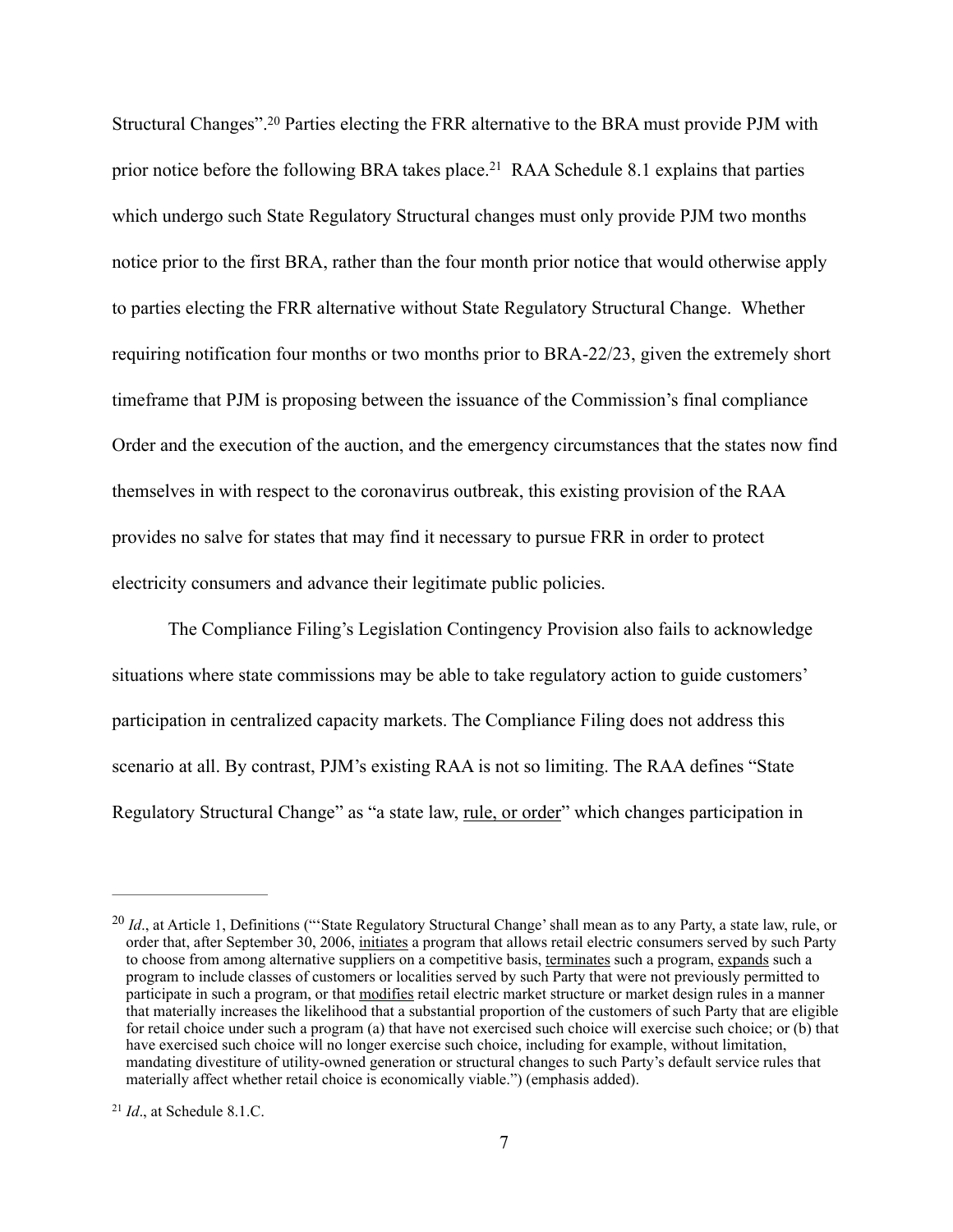retail choice.<sup>22</sup> The Commission has already accepted timing considerations based on State Regulatory Structural Changes as just and reasonable.<sup>23</sup> PJM's Compliance Filing does not offer any support for why excluding state regulatory action is just and reasonable. In states that require legislation, the passage of legislation contemplated by the Compliance Filing is only the first step. These states, too, must then undertake the substantial regulatory processes that accompany a regulatory change of this magnitude. States' ability and right to respond to the expanded MOPR – whether legislative, regulatory, or otherwise – would further require the Commission to ensure that BRA-23/24 does not take place too soon after BRA-22/23. PJM's claimed attempt to balance the competing expectations of various parties therefore fails to strike the appropriate balance.

In an effort to permit meaningful state response, OPSI requests the Commission to approve the following auction implementation approach and schedule:

- 1) If the Commission issues its final compliance order prior to November 15, 2020, and no PJM state informs PJM prior to four and a half months after the order is issued that it has enacted relevant enabling energy legislation (or issued an administrative/regulatory directive for states not needing legislation), PJM may hold BRA-22/23 six and a half months after the order is issued, but no earlier than March 31, 2021.
- 2) If the Commission issues its final compliance order prior to November 15, 2020, and any PJM state informs PJM prior to four and a half months after the order is issued that it has enacted relevant enabling energy legislation (or issued an administrative/regulatory directive for states not needing legislation) and requests an auction extension from PJM within those four and a half months, then PJM shall extend BRA 22/23 as requested by the state, but by no more than sixty days (not to extend beyond May 31, 2021).
- 3) If the Commission issues its final compliance order after November 15, 2020, PJM may hold the BRA-22/23 no earlier than six and a half months after the order date.

 $^{22}$  *Id.*, at Article 1, Definitions (emphasis added).

<sup>&</sup>lt;sup>23</sup> *Id.*, at Schedule 8.1.C.3.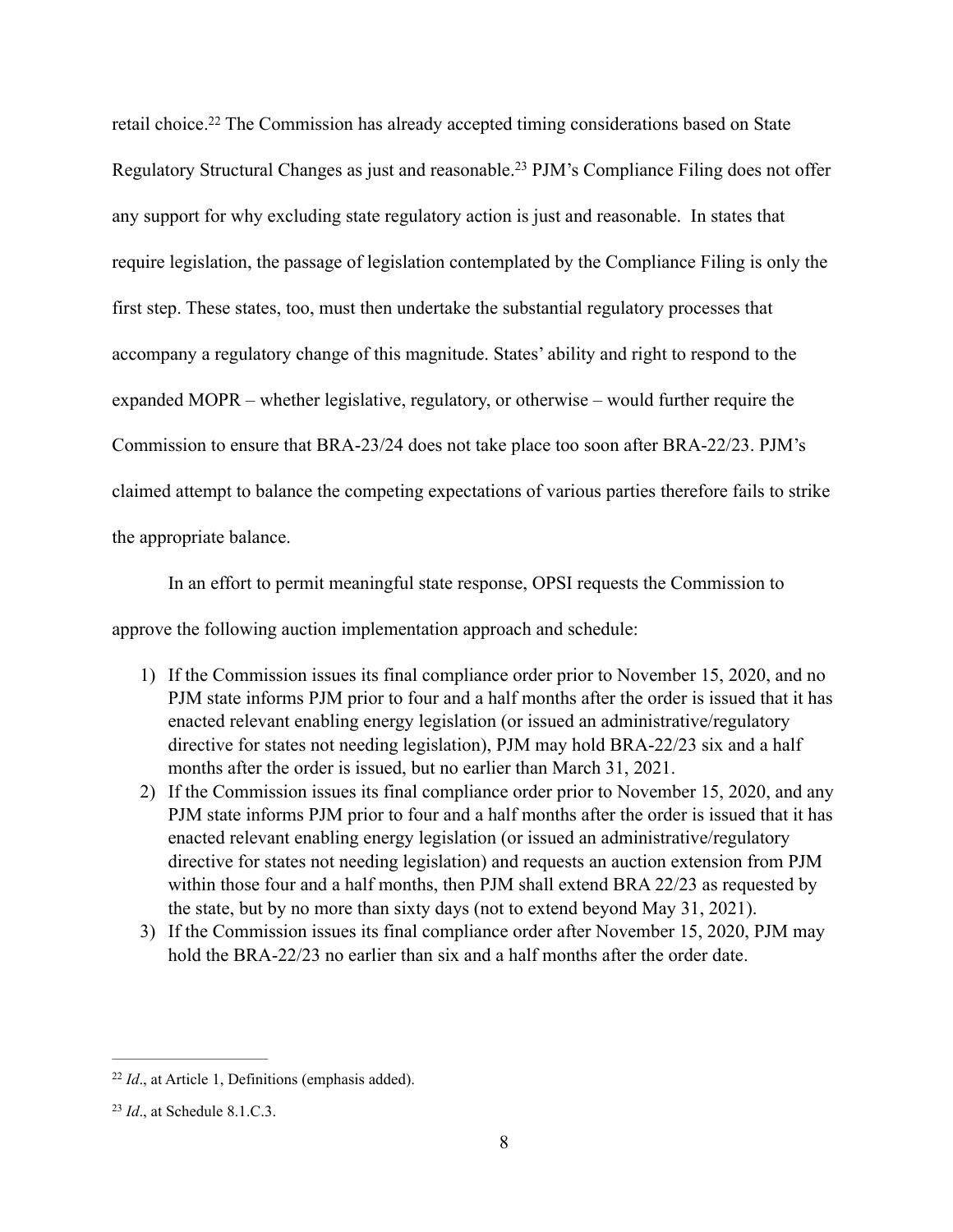4) Regardless of whether or not the Commission adopts the foregoing, if BRA-22/23 is conducted any time prior to May 31, 2021, BRA-23/24 shall be conducted no earlier than December 1, 2021.24

These auction implementation/scheduling rules properly balance state policy and consumer interest needs with the desire for market certainty by capacity sellers. These rules are based on the Commission issuing an Order or Orders substantively addressing both PJM's March 18, 2020 Compliance Filing and PJM's Second Compliance Filing. These rules do not confine states only to "legislation directly applicable to new elections of the FRR alternative" <sup>25</sup> as proposed by PJM. OPSI's proposal also incorporates foreseeable consequences of the current health crisis. Finally, OPSI's proposal here acknowledges that BRA-22/23 should not be unnecessarily delayed and establishes circumstances that would provide additional time between BRA-22/23 and BRA-23/24 for states to pursue policy responses prior to BRA-23/24.

## **B. The Compliance Filing Does not Provide Flexibility in the Resource-Specific Cost Review Consistent with the Commission's Guidance.**

The Compliance Filing does not provide flexibility consistent with Commission guidance regarding resource-specific<sup>26</sup> evaluations of New Entry Capacity Resources.<sup>27</sup> As proposed, the Compliance Filing is inconsistent with PJM's own assertions, the Commission's directives, and competitive outcomes. OPSI agrees with PJM's assertion that different resource types have different inherent characteristics and supports PJM's proposal, as far as it goes, to provide

<sup>&</sup>lt;sup>24</sup> This provision establishes an opportunity for state legislative/regulatory action to take place and potentially be implemented prior to PJM's conduct of BRA-23/24.

 $25$  Compliance Filing, at 86.

<sup>&</sup>lt;sup>26</sup> Id., at 72 (PJM chose to use the term "resource-specific" rather than "unit-specific").

<sup>&</sup>lt;sup>27</sup> *Id.*, at 74 (citing Proposed Tariff, Attachment DD, section 5.14(h)(3)(B)).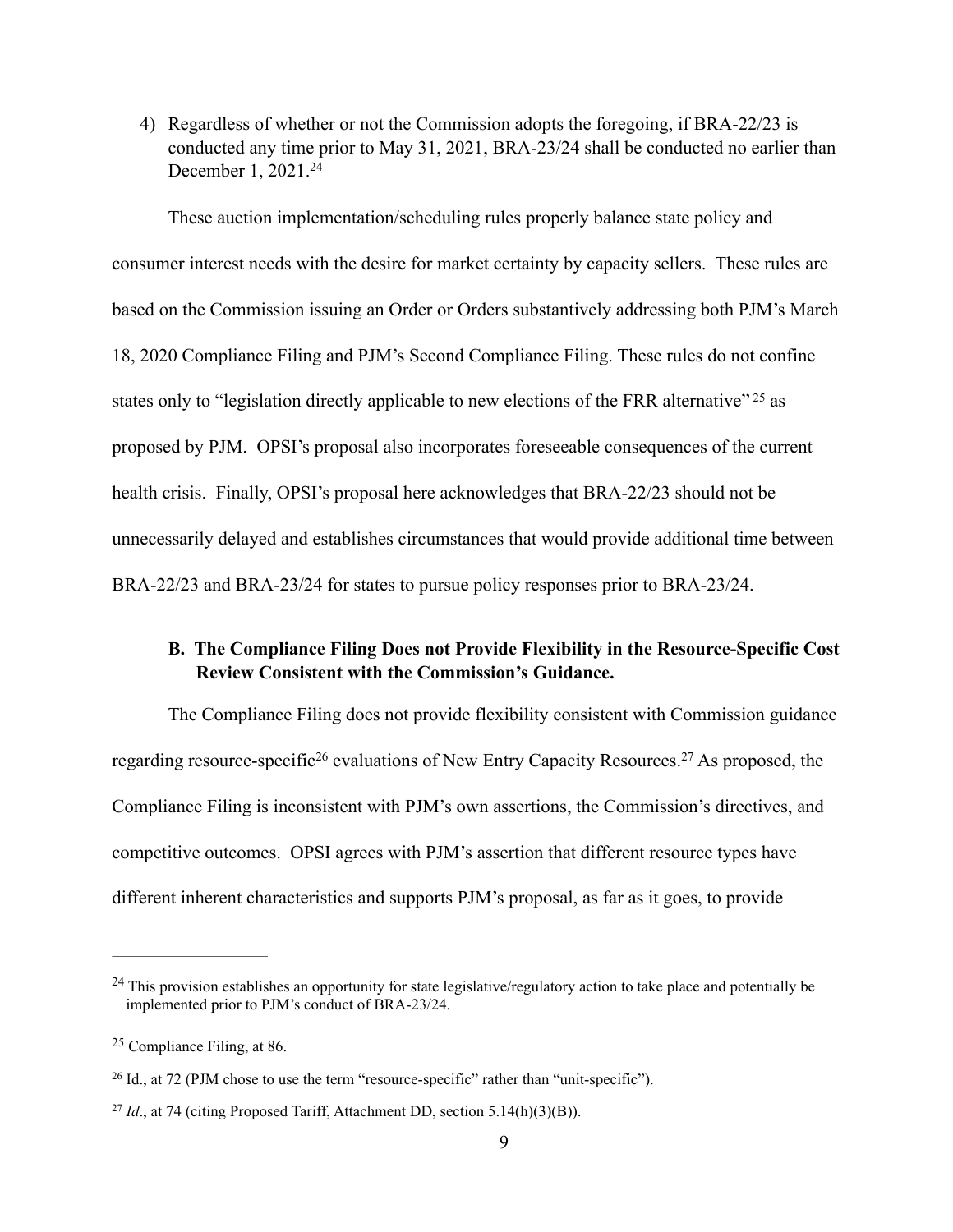flexibility with respect to the twenty-year unit life parameter, provided that the resource owner can document a different unit life with supporting evidence. However, PJM's proposal must go further to ensure that a resource able to document resource-specific values with respect to other financial parameters in the resource-specific calculation are able to rely on these values in calculation of the relevant price floor. Thus, the Compliance Filing does not provide adequate flexibility.

In the Compliance Filing, PJM proposes to standardize five of the six financial modeling assumptions<sup>28</sup> that underlie calculation of resource-specific offers, contradicting PJM's own notion of resource economics. While each of the assumptions may have a material impact on the calculation of the offer floor, PJM only proposes flexibility with respect to the twenty-year unit life element. To support the flexibility regarding resource life, PJM explains that "20 years may not, in all instances, be appropriate as different resource types have different inherent characteristics that may allow them to remain economic for a longer period of time."29

Unfortunately PJM stops there when PJM's rationale for providing this flexibility could apply equally to the other five listed financial parameters. Different resource types feature different characteristics that may allow them to remain economic for a longer period of time*.* 30 To best represent these different economic features of distinct resources, calculation of a resource-specific offer must account for different actual values for each parameter. For this reason, and to comport with PJM's reasoning in the Compliance Filing, OPSI urges that

<sup>&</sup>lt;sup>28</sup> *Id.*, at 74 (listing the financial parameters as: "(i) nominal levelization of gross costs, (ii) asset life of 20 years, (iii) no residual value, (iv) all project costs included with no sunk costs excluded, (v) use first year revenues, and (vi) weighted average cost of capital based on the actual cost of capital for the entity proposing to build the Capacity Resource.") (citing Proposed Tariff, Attachment DD, section 5.14(h)(3)(B)).

<sup>&</sup>lt;sup>29</sup> *Id.* (emphasis added).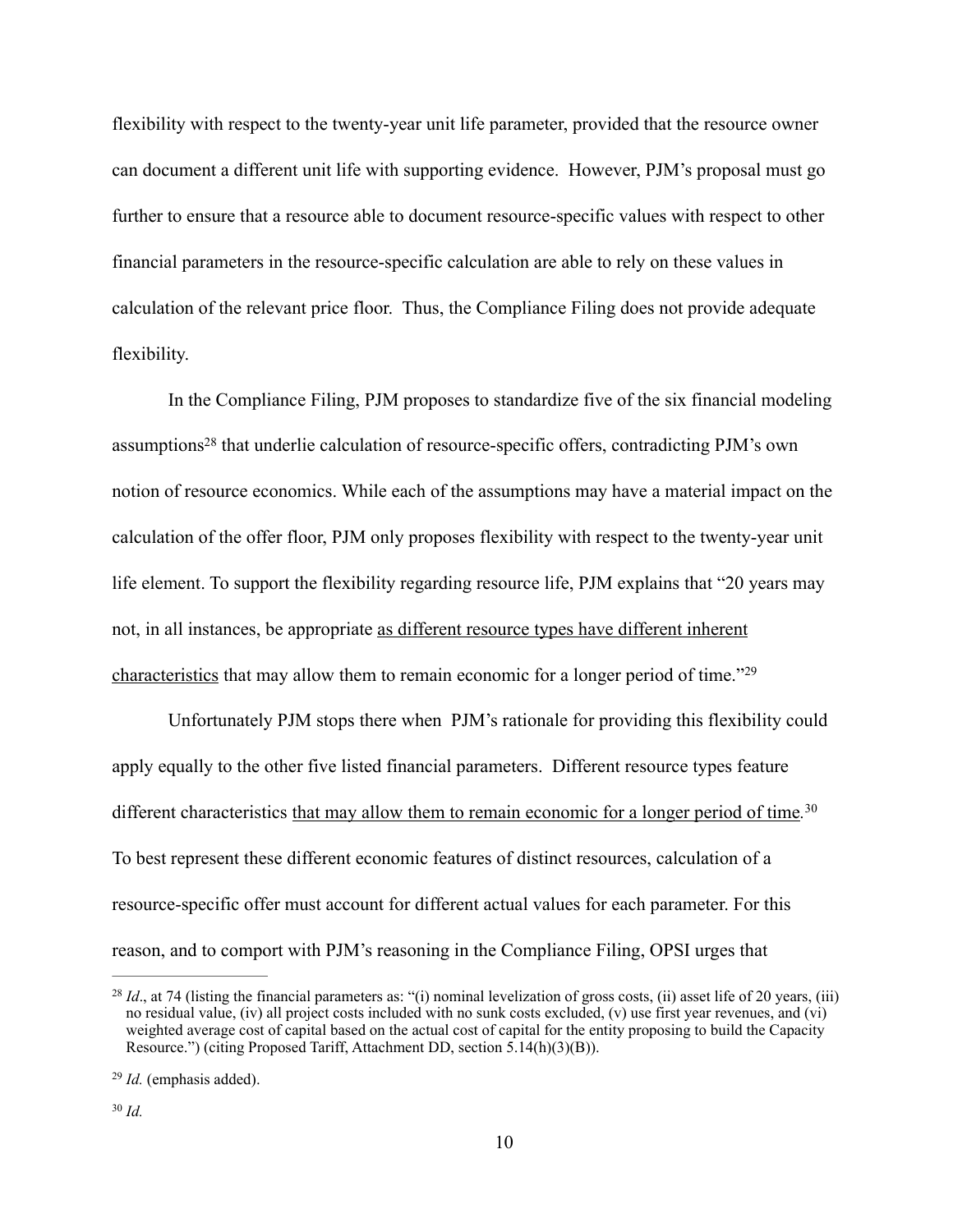flexibility extend to each of the six financial parameters, not just the twenty-year unit life parameter. For example, if a resource owner maintains its financial records using real levelized costs rather than nominal,  $31$  or can document residual value for its unit, or uses a different protocol for sunk costs, the resource-specific cost review process for the purpose of calculating MOPR floor prices should permit that flexibility to be reflected.

OPSI supports this flexibility to the extent it can be documented with appropriate evidence. PJM explained that "the Capacity Market Seller must submit to PJM and the Market Monitor 'documentation to support the fixed development, construction, operation, and maintenance costs of the Capacity Resource, as well as estimates of offsetting net revenues.<sup>"32</sup> With respect to the twenty-year unit life parameter, PJM states that "[f]urther documenting this existing flexibility, when justified by supporting evidence, [would provide] for a reasonable level of flexibility given the diverse demographic of technologies the MOPR now applies to."<sup>33</sup> OPSI fully supports PJM's proposed requirement for documentation, and the Commission should extend this flexibility to the other five stated financial parameters. To be clear, OPSI is not recommending eliminating these six financial elements from the resource-specific cost review process, rather OPSI is recommending that these six financial elements not be standardized and mandated as fixed values as currently proposed in PJM's Compliance Filing.

<sup>&</sup>lt;sup>31</sup> *PJM Interconnection, L.L.C., reh'g denied,* 137 FERC ¶ 61,145 at P 3 (2011) (the Commission stated, "in our partial acceptance of PJM's compliance filing, project sponsors seeking an offer price floor lower than the MOPR screen will have recourse to a unit-specific, cost-justification review process that may include alternative levelization methods, among other proposed cost assumptions. Accordingly, while we continue to find the nominal levelized method to be just and reasonable for the initial screening of offers, we will grant rehearing (as discussed below) with respect to unit-specific offers and permit project sponsors the opportunity to justify the use of a real levelized method with respect to their specific processes.") (emphasis added).

<sup>&</sup>lt;sup>32</sup> Compliance Filing, at 74 (citing Proposed Tariff, Attachment DD, section 5.14(h)(3)(B)).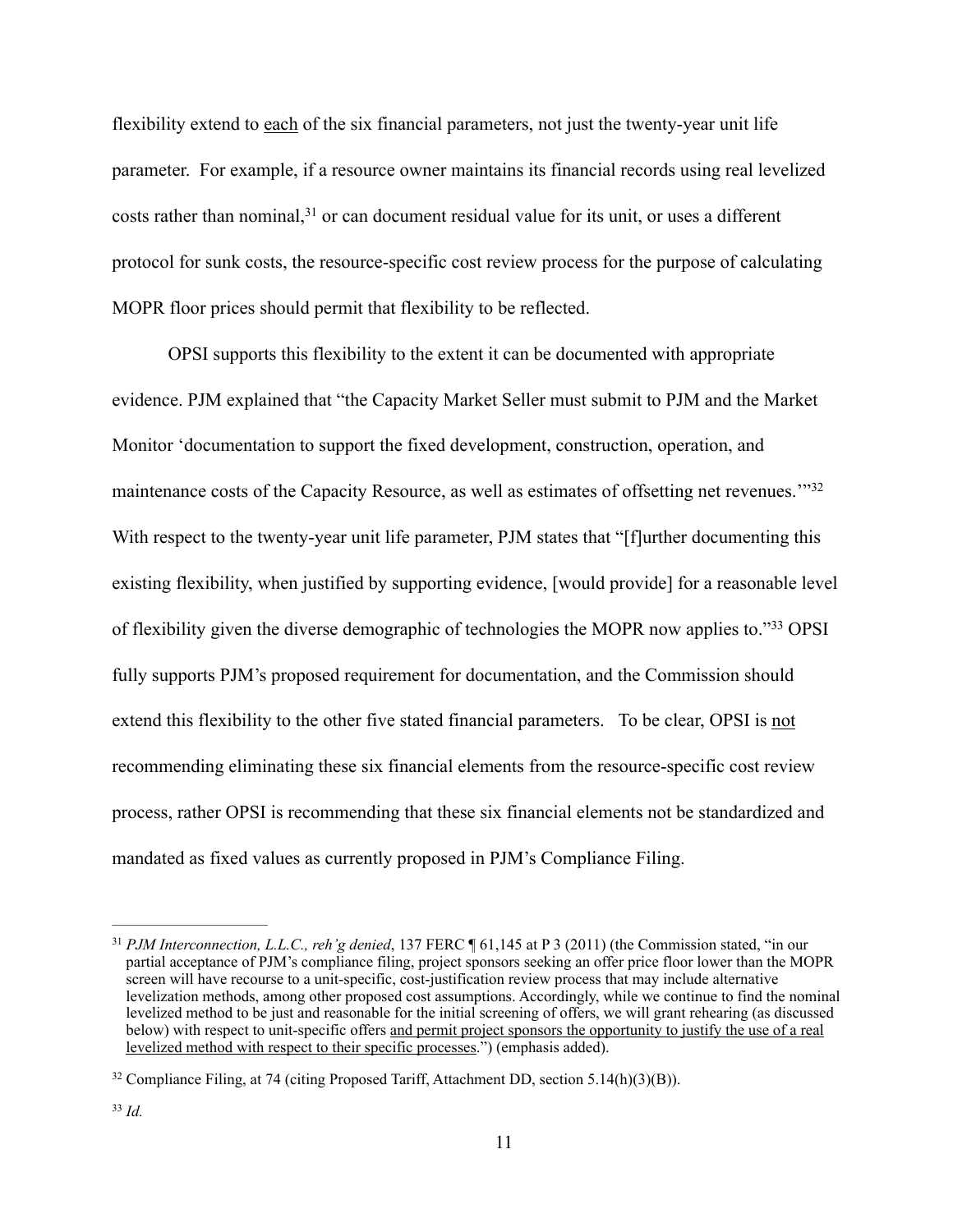Such additional flexibility in the resource-specific cost review process would comport with the Commission's directives in this case. For example, the Commission stated that the resource-specific cost review process should be expanded to cover all resource types so as to "permit any resource that can justify an offer lower than the default offer price floor to submit such bids to PJM for review."<sup>34</sup> The Commission directed that the process "be based on the resource's expected costs and revenues"<sup>35</sup> and stated that suppliers should use "the best available data to support their Unit-Specific Exemptions, including non-public cost data."<sup>36</sup> These directives would not be fulfilled by accepting the limiting calculations proposed in the Compliance Filing. Further, on rehearing, the Commission explained further that the resourcespecific exemption must be available for "resources facing truly low costs"<sup>37</sup> and that the Commission "expect[s] there to be some flexibility involved in that option."  $38$  Since the purpose of the resource-specific cost review process is to determine the actual true cost of the unit, flexibility should be permitted to enable the unit owner to reflect its actual true costs in its submission, rather than mandated fixed financial parameters that may not reflect the cost characteristics of the unit.

Given that PJM is requiring documentation of all resource-specific submissions, it is not necessary for any standardized parameters to be specified in the tariff. Consequently, OPSI

<sup>&</sup>lt;sup>34</sup> December 2019 Order, at P 214.

 $35$  *Id.* 

*Id*., at P 215. <sup>36</sup>

<sup>&</sup>lt;sup>37</sup> April 16 Order, at P 192.

*Id*. <sup>38</sup>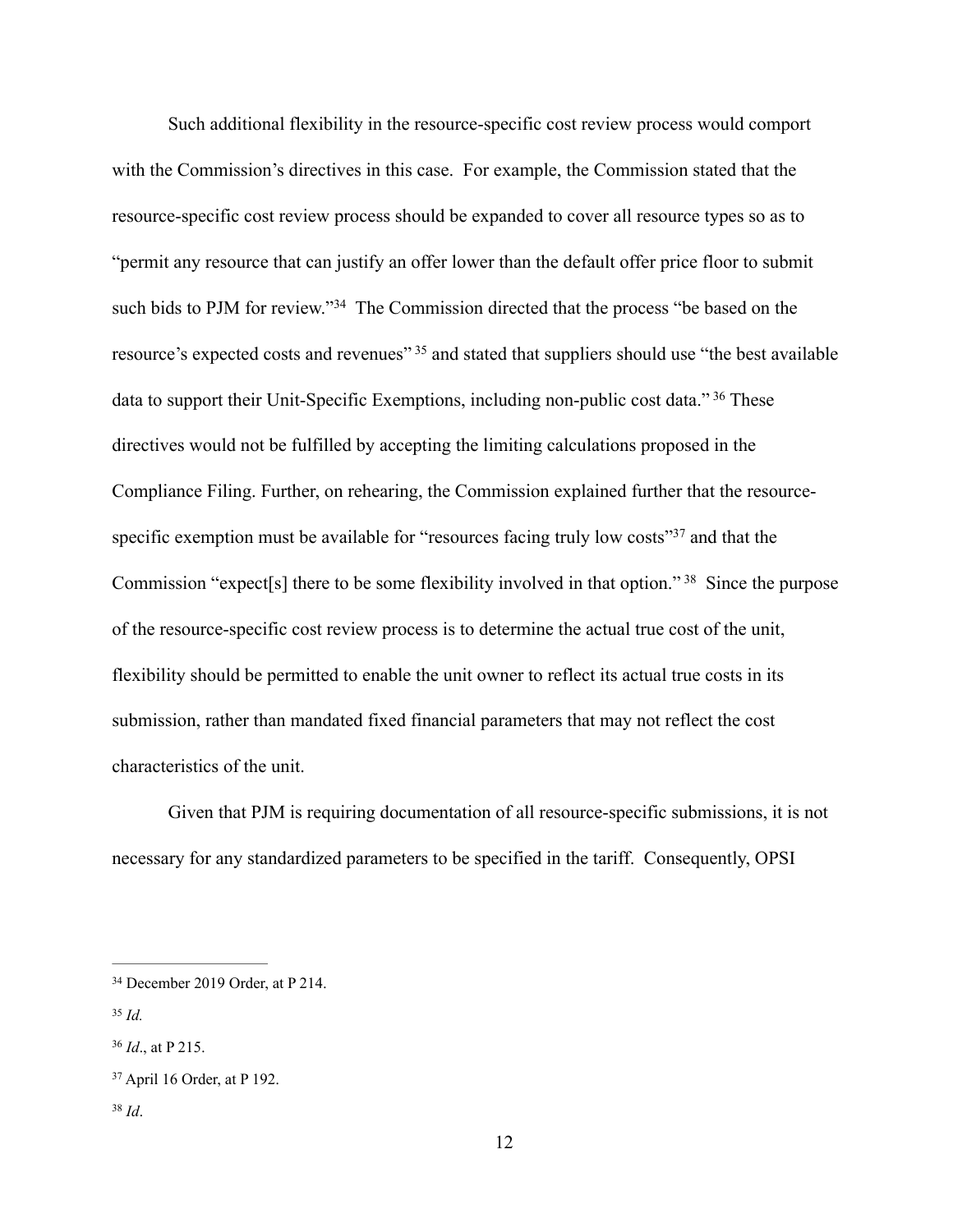recommends the following modification to PJM's Proposed Tariff, Attachment DD, section

### 5.14(h)(3)(B):

The financial modeling assumptions for calculating Cost of New Entry for Generation Capacity Resources and generation-backed Demand Resources shall be: (i) nominal levelization of grosscosts, (ii) asset life of twenty years, (iii) no residual value, (iv) all project costs included with no sunk costs excluded, (v) use first year revenues (which may include revenues from the sale of renewable energy credits for purposes other than state-mandated or state-sponsored programs), and (vi) weighted average cost of capital based on the actual cost of capital for the entity proposing to build the Capacity Resource. Notwithstanding the foregoing, aA Capacity Market Seller that seeks to utilize an asset life other than twenty years (but no greater than 35 years) shall provide evidence to support the use of a different asset life, including but not limited to, the asset life term for such resource as utilized in the Capacity Market Seller's financial accounting (*e.g*., independently audited financial statements), or project financing documents for the resource or evidence of actual costs or financing assumptions of recent comparable projects to the extent the seller has not executed project financing for the resource (*e.g*., independent project engineer opinion or manufacturer's performance guarantee), or opinions of third-party experts regarding the reasonableness of the financing assumptions used for the project itself or in comparable projects. Capacity Market Sellers may also rely on evidence presented in federal filings, such as its FERC Form No. 1 or an SEC Form 10-K, to demonstrate an asset life other than 20 years of similar asset projects.

Supporting documentation for project costs may include, as applicable and available, a complete project description; environmental permits; vendor quotes for plant or equipment; evidence of actual costs of recent comparable projects; bases for electric and gas interconnection costs and any cost contingencies; bases and support for property taxes, insurance, operations and maintenance ("O&M") contractor costs, and other fixed O&M and administrative or general costs; financing documents for construction-period and permanent financing or evidence of recent debt costs of the seller for comparable investments; and the bases and support for the claimed capitalization ratio, rate of return, cost-recovery period, inflation rate, or other parameters used in financial modeling.

### **C. PJM's Proposed Revisions to Seller-Side Mitigation Must Be Rejected.**

In the Compliance Filing, PJM proposes revisions to the application of supplier-side

mitigation measures in its Reliability Pricing Model ("RPM"), which should be rejected.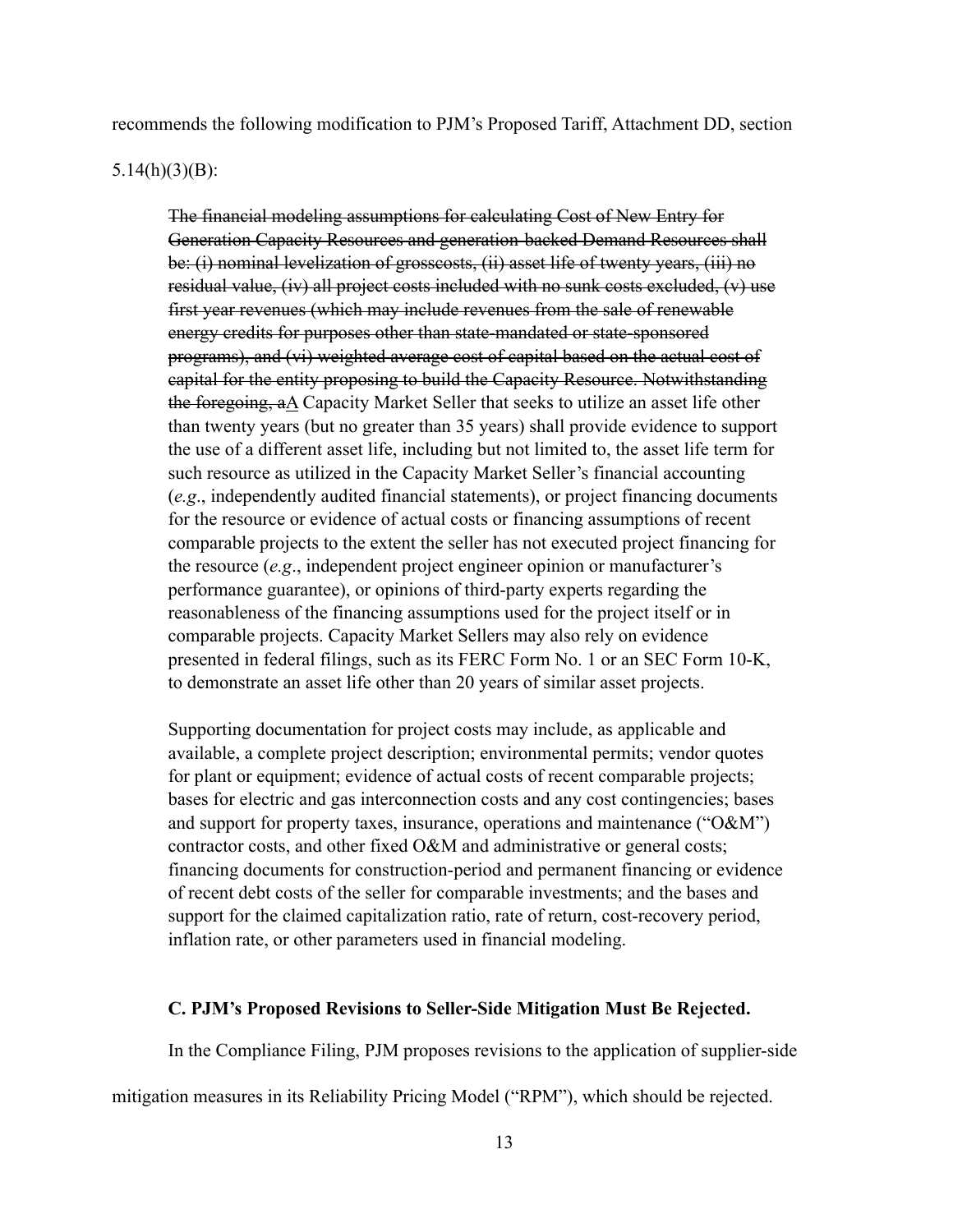Specifically, in circumstances where the MOPR floor price exceeds the Market Seller Offer Cap ("MSOC"), PJM's proposed revisions to Proposed Tariff, Attachment DD, sections 6.4(a) and 6.5(a)(i) would result in PJM mitigating a resource's offer to a price exceeding the market seller offer cap ("MSOC").<sup>39</sup> This proposed revision should be rejected for the following reasons. First, the Commission's own statements acknowledge that the MSOC serves a "different function" than the MOPR price floor, $40$  and the focus of this Section 206 proceeding was on alleged price suppression. Second, PJM cannot, on compliance, propose changes to its tariff that were not directed by the Commission. Accordingly, the Commission must reject PJM's proposed revisions to supplier-side mitigation measures.

In June 2018, the Commission instituted the instant proceeding under Section 206 for the stated purpose of addressing alleged RPM clearing price suppression purportedly associated with state policy-influenced resource price offers in the capacity market.<sup>41</sup> In its own words, the Commission recently explained that this proceeding is about "protecting PJM's capacity market from the price-suppressive effects of resources receiving out-of-market support by ensuring that such resources are not able to offer below a competitive price."<sup>42</sup> The Commission's concern

<sup>&</sup>lt;sup>39</sup> Compliance Filing, at Proposed Tariff, Attachment DD, sections  $6.4(a)$  and  $6.5(a)(i)$ .

 $40$  April 16 Order, at P 194.

*See*, PJM Interconnection, L.L.C., 163 FERC ¶ 61,236 (2018) ("June 2018 Order"). <sup>41</sup>

<sup>&</sup>lt;sup>42</sup> April 16 Order, at P 35 (citing December 2019 Order, at P 5  $\&$  n.11 (affirming and quoting Commission's initial finding in the June 2018 Order, at P 158)).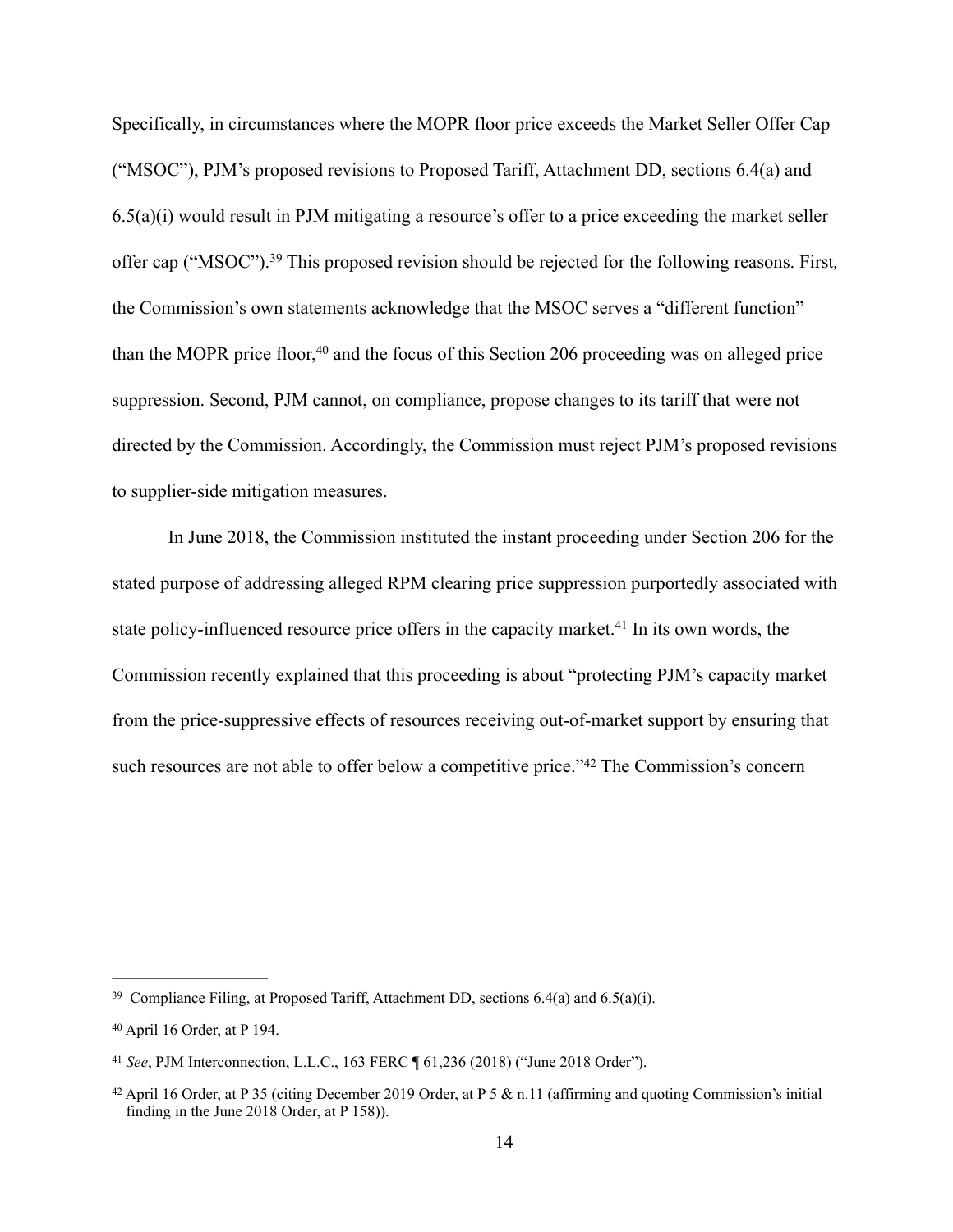about alleged price suppression of RPM clearing price has been the singular focus of this docket, since the June 2018 Order.<sup>43</sup>

Although OPSI continues to contend that the Commission has not supported its premise of price suppression, even accepting *arguendo* the Commission's theory, no revisions to the existing supplier-side mitigation measures are needed to address the matter found by the Commission to be unjust and unreasonable. The Commission has not identified a need to revise the existing supplier-side mitigation measures. Indeed, throughout this proceeding, the Commission has expressly stated that the MSOC serves a distinct purpose*,* separate from the default offer price floor at issue. The Commission has only found the price floor unjust and unreasonable, due to the alleged suppression of the RPM clearing price.

The Commission expressly upheld the currently-effective MSOC, and the distinctly separate purpose it serves in the supplier-side mitigation regime:

Some parties argue that the Commission should set the default offer price floor for resources subject to the MOPR at Net CONE \* B. The Commission previously found Net CONE \* B provided a reasonable estimate of a competitive offer for a resource with a low ACR. However, we did not find the Net CONE \* B price accurately reflects any particular resource's cost. In addition, we note that the Commission did not find that Net CONE \* B was the only just and reasonable competitive offer. We therefore find that it is just and reasonable for PJM's Tariff to use **one definition** of a competitive offer to set the default capacity market seller offer cap for supplier-side market power mitigation and **a different one** for the purpose of setting the default offer price floor.<sup>44</sup>

<sup>&</sup>lt;sup>43</sup> June 2018 Order, at P 155 (stating "[a]s PJM explains in its filing, states in the PJM region have been increasingly supporting specific resources or resource types. Price suppression stemming from state choices to support certain resources or resource types is indistinguishable from that triggered through the exercise of buyer-side market power. Under these circumstances, we no longer can assume that there is any substantive difference among the types of resources participating in PJM's capacity market with the benefit of out-of-market support.").

<sup>&</sup>lt;sup>44</sup> December 2019 Order, at P 152 (emphasis added).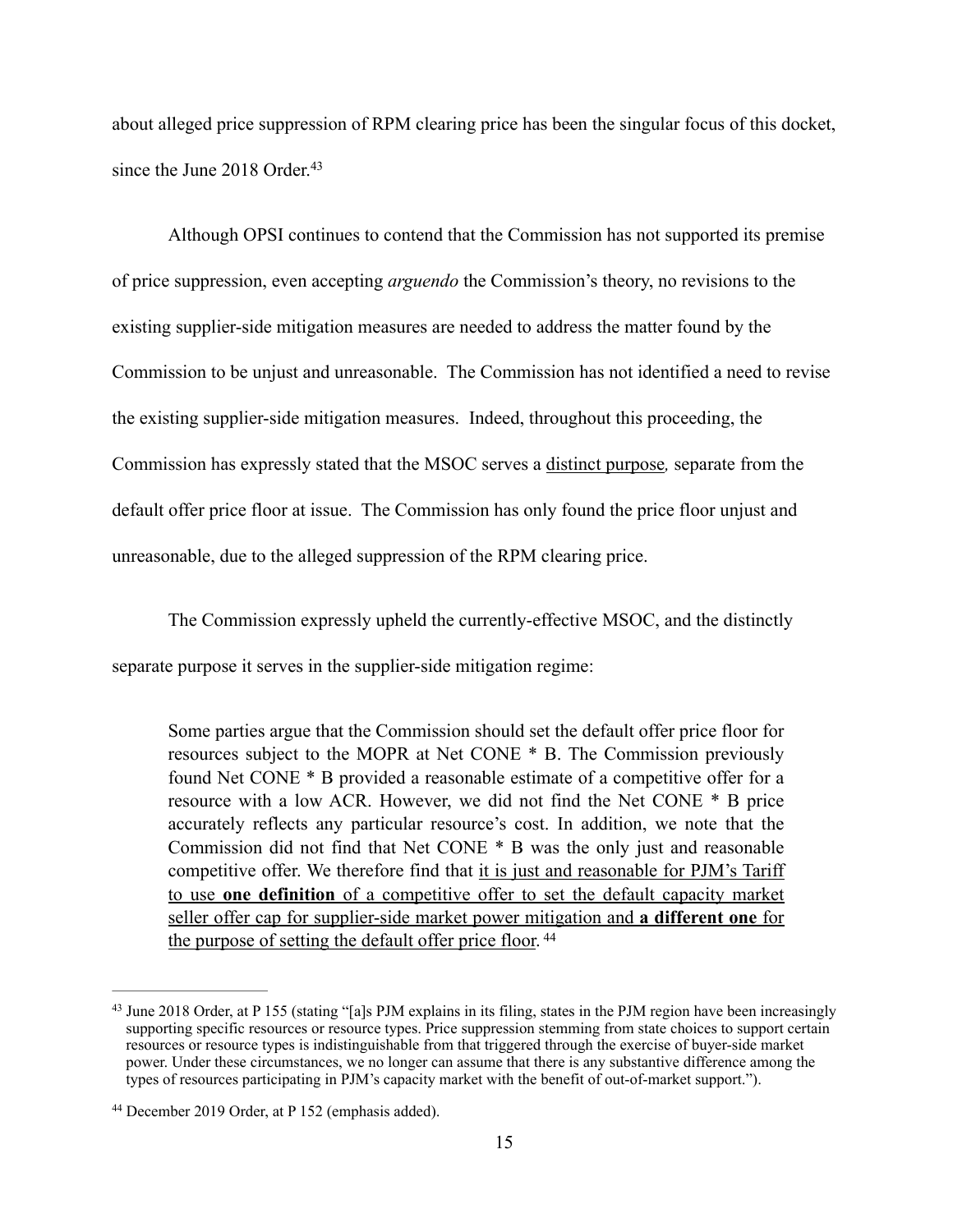Even on rehearing, the Commission did not rule that the MSOC mitigation method was unjust and unreasonable, but indeed affirmed that the MSOC and the MOPR serve distinct purposes stating,

We acknowledge that it is theoretically possible that some default offer price floors may be higher than the default offer cap. . . . Further, the default offer price floors and the default offer cap serve **different functions** and are designed to protect the market against **different types of uncompetitive behavior** . . . .45

Indeed, despite this Commission's acknowledgement of the potential of a scenario where the MOPR floor price could exceed the MSOC, the Commission still did not require any PJM revision to supplier-side RPM mitigation measures.<sup>46</sup> The Commission's own orders thus emphasize the assertion that the Commission has determined that supplier-side mitigation is distinctly separate and apart from the MOPR mitigation at issue in the current proceeding.

Notwithstanding its opportunity to address the existing supplier-side mitigation measures in this 206 proceeding, the Commission did not require any revisions to the MSOC or the procedures for implementing supplier-side mitigation. For the Commission to have directed the kind of revisions to supplier-side mitigation proposed in PJM's Compliance Filing, the Commission would be required to have made substantial factual findings as to the unjustness and

 $45$  April 16 Order, at P 194.

<sup>&</sup>lt;sup>46</sup> Id.; see also December 2019 Order.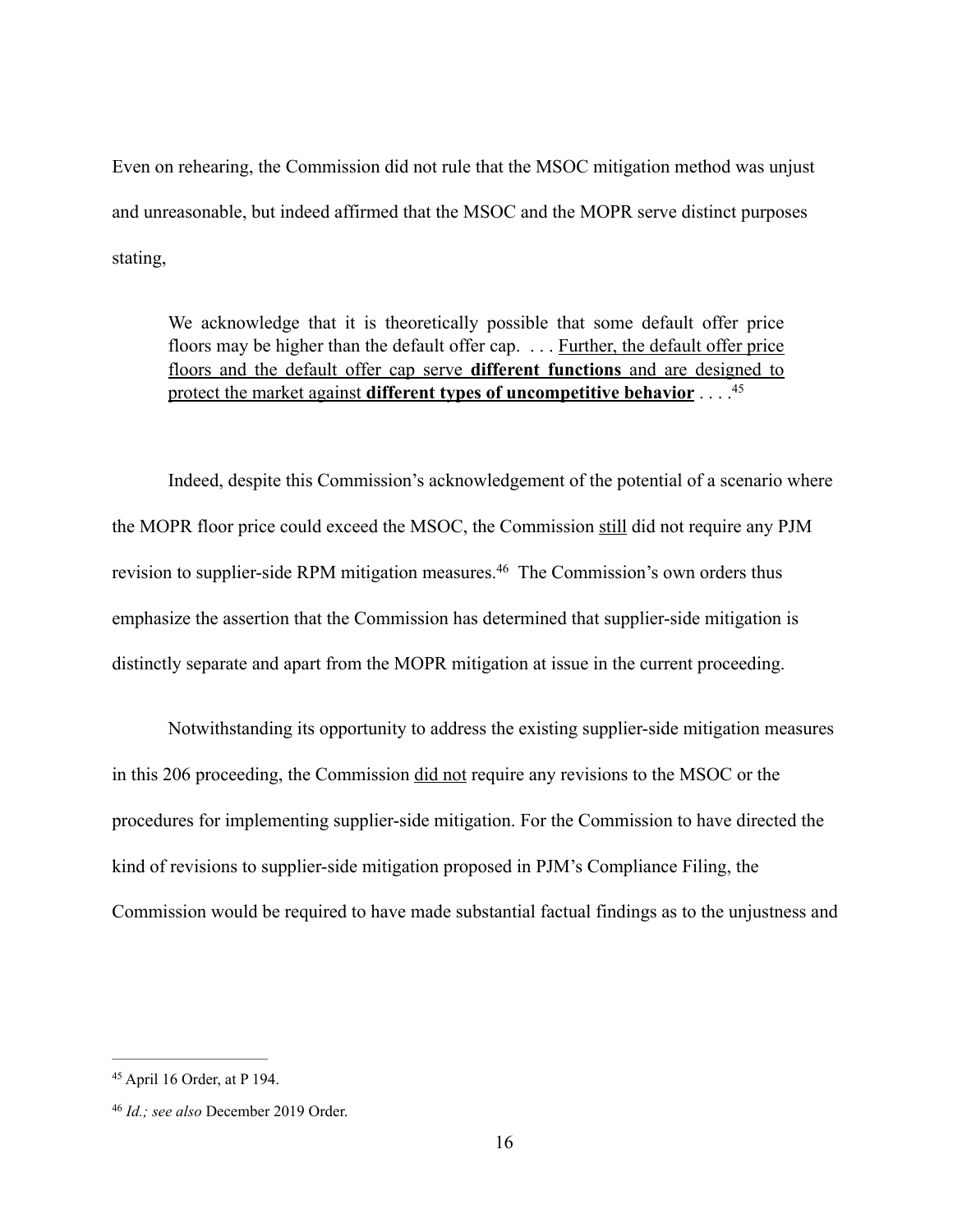unreasonableness of the *maximum* price in RPM.<sup>47</sup> The Commission would have needed to carry the substantial burden of first finding the RPM supplier-side mitigation measures unjust and unreasonable under Section 206 to then mandate changes through a replacement rate.<sup>48</sup> The Commission has not done so. The Commission's express statements that supplier-side mitigation serves a different purpose than MOPR mitigation reveal that the Commission has not even attempted such an analysis. Without such a threshold finding, any proposed revisions to supplierside mitigation are unlawful.

Nevertheless, PJM proposes, on compliance, unsupported changes to its supplier-side mitigation rules. Because the Commission's analysis did not reach this issue, PJM does not, and cannot, cite any Commission directive in the relevant section of its Compliance Filing describing these revisions.<sup>49</sup> PJM instead explains that "where certain elements of the Commission's December 19 Order required additional details to support the design and application of the modified MOPR, PJM has used its best efforts to add these additional detailed elements to comply with the overarching goal of the December 19 Order."<sup>50</sup> This explanation is not sufficient. Supplier-side mitigation in RPM plays a critical role in protecting ratepayers from

 $^{50}$  *Id.*, at 1.

<sup>&</sup>lt;sup>47</sup> See Maine v. FERC, 854 F.3d 9, 21 (D.C. Cir. 2017) ("However, in this case we review FERC's determination under section 206, not 205. Section 206 permits, indeed requires, FERC to determine whether an existing rate is 'unjust, unreasonable, unduly discriminatory or preferential....' 16 U.S.C. § 824e(a). Only after having made the determination that the utility's existing rate fails that test may FERC exercise its section 206 authority to impose a new rate.") (emphasis added).

 $48$  *Id.* 

<sup>&</sup>lt;sup>49</sup> Compliance Filing, at  $\S$  J.1.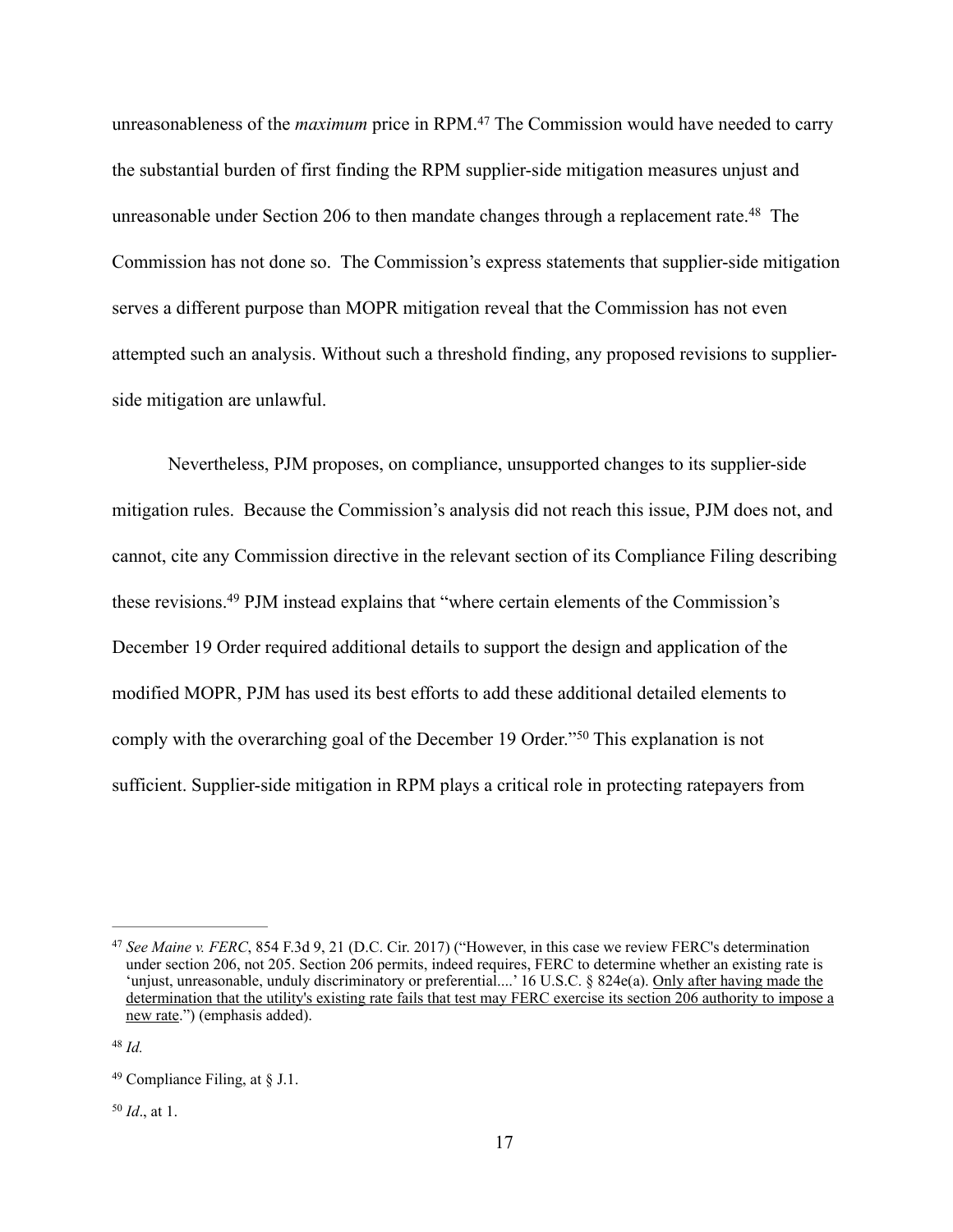excessive prices, and is a foundational element of RPM.<sup>51</sup> The Commission did not address any arguments related to the justness and reasonableness of supplier-side mitigation, because participants in this docket heeded the Commission's statements that it serves a different purpose than MOPR floor mitigation. Having acknowledged that the supplier-side mitigation rules serve a different purpose, the Commission's own language indicates that changes to those rules are not part of the "overarching goal"<sup>52</sup> of the Commission's Order. Ultimately, because the Commission did not reach the issue of the maximum RPM price, PJM's proposed revisions are out of scope for this compliance proceeding, and must not be accepted.

PJM states that, "[w]hile the resource-specific MOPR Floor Offer Price for Cleared Capacity Resources with State Subsidy and the Market Seller Offer Cap both rely on the similar sets of data to compute the ACR, the MOPR Floor Offer Price can exceed the resource specific offer cap."<sup>53</sup> PJM states that, "The same is true with respect to the default MOPR Floor Offer Prices and the default Market Seller Offer Cap . . . . "<sup>54</sup> PJM states that this counter-intuitive outcome (MOPR floor exceeding MSOC ceiling) could occur "because, for example, the

 $^{53}$  *Id.*, at 78.

<sup>&</sup>lt;sup>51</sup> See generally PJM Open Access Transmission Tariff ("OATT" or "Tariff"), Attachment DD, Section 1 (stating "measures to identify and mitigate capacity market structure deficiencies is a fundamental requirement of PJM's RPM") (internal citations omitted); OATT, Attachment M, Section E-1 (stating "[i]f the potential exercise of market power is related to a Sell Offer submitted in an RPM Auction, the Market Monitoring Unit may file a complaint with the Commission addressing the issue"); *Analysis of the 2021/2022 RPM Base Residual Auction: Revised*, at 2-3 (August 24, 2018) (stating "[i]nsufficient market power mitigation has resulted in excessive prices [in recent auctions, as identified by the Independent Market Monitor"\) \(https://www.monitoringanalytics.com/](https://www.monitoringanalytics.com/reports/Reports/2018/IMM_Analysis_of_the_20212022_RPM_BRA_Revised_20180824.pdf) reports/Reports/2018/IMM\_Analysis\_of\_the\_20212022\_RPM\_BRA\_Revised\_20180824.pdf); and *ISO New England Inc.*, 162 FERC  $\P$  61,206, at P 37 (2018) (stating that "[w]e find that the IMM's use of implied bids sufficiently addresses the risk associated with setting the Dynamic De-List Bid Threshold too high; that is, the marginal resource's bid may not be subject to IMM review and could therefore reflect the exercise of market power").

 $52$  Compliance Filing, at 1 (indicating PJM efforts to comply with the "overarching goal of the December 19 Order").

<sup>&</sup>lt;sup>54</sup> Id., at n.245 (citing Tariff, Attachment DD, section 6.4).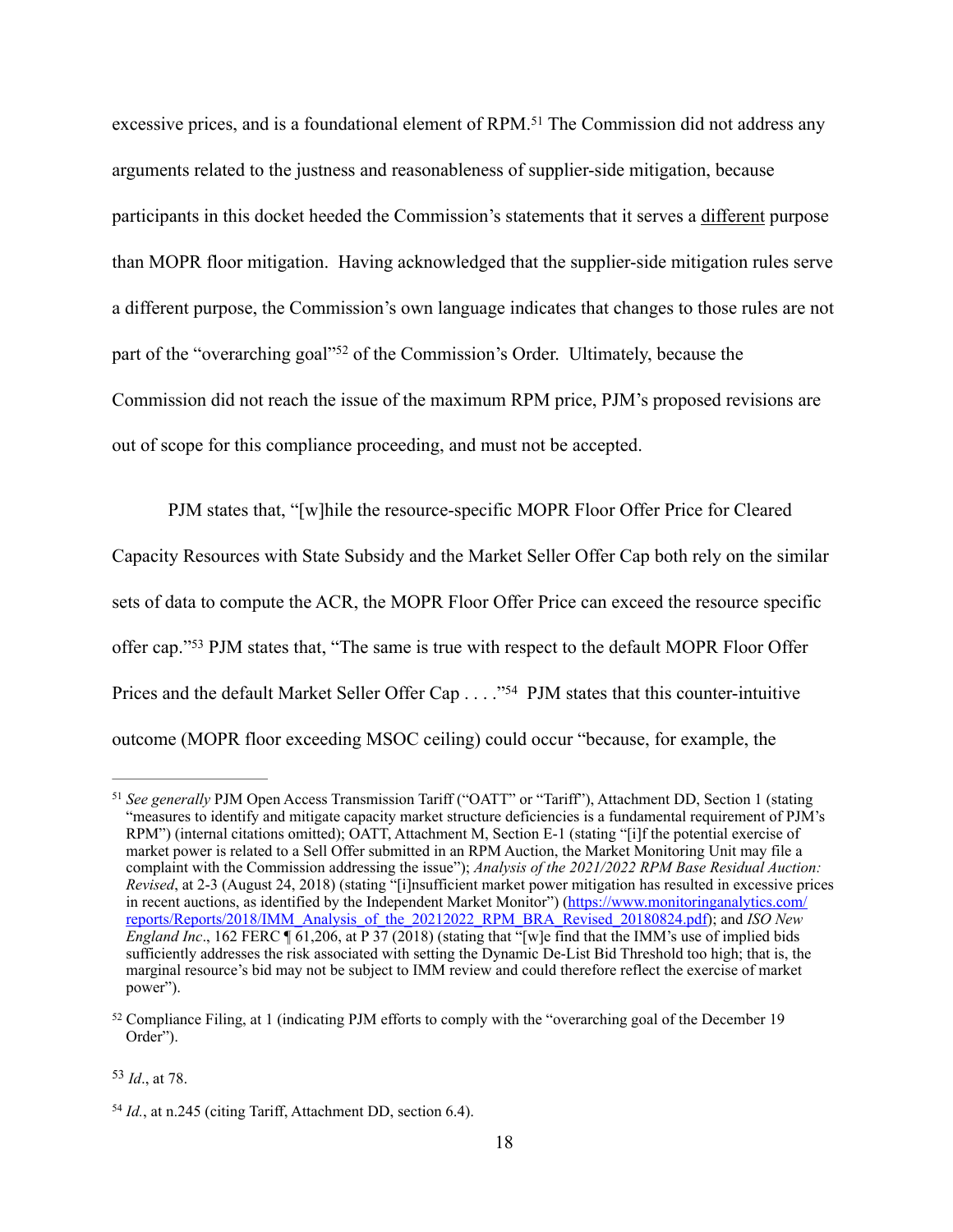Capacity Market Seller used a forward-looking projection of revenues in the determination of the resource specific MOPR Floor Offer Price, while the resource-specific offer cap determination only uses historical revenues."<sup>55</sup> OPSI notes that, while PJM gives one example that could cause this counter-intuitive outcome, there are other examples such as the default MOPR floor offer price being based on a resource class calculation while the default Market Seller Offer Cap is based on the reference unit.

PJM's current tariff specifies that "the submission of a Sell Offer with an Offer Price at or below the revised Market Seller Offer Cap . . . shall not, in and of itself, be deemed an exercise of market power in the RPM market."<sup>56</sup> PJM is proposing in its Compliance Filing to append to that sentence the following addition: "nor shall a Sell Offer with an Offer Price equal to the applicable MOPR Floor Offer Price, in and of itself, be deemed an exercise of market power in the RPM market."<sup>57</sup> OPSI opposes that addition. PJM points to no directive or authorization from the Commission's December 2019 Order to support its proposed addition to Section 6.4(a). OPSI recommends that the unauthorized addition be rejected.

Specifically, PJM proposes unauthorized additions to Section 6.4(a) and Section 6.5(a)(i) which would permit PJM to approve an offer price in excess of the applicable MSOC for the first time.<sup>58</sup> The Compliance Filing proposes that, in instances where an offer is submitted at a price above the applicable MSOC (either resource-specific or default) and the applicable MOPR Floor

 $^{55}$  *Id.*, at 78.

 $56$  Tariff, Attachment DD, section 6.4(a).

 $57$  Compliance Filing, at Proposed Tariff, Attachment DD, section 6.4(a).

<sup>&</sup>lt;sup>58</sup> *Id.*, at Proposed Tariff, Attachment DD, section  $6.5(a)(i)$  (proposing to mitigate offers that are submitted in excess of the MSOC to "the higher of" the MSOC or the MOPR price floor) (emphasis added).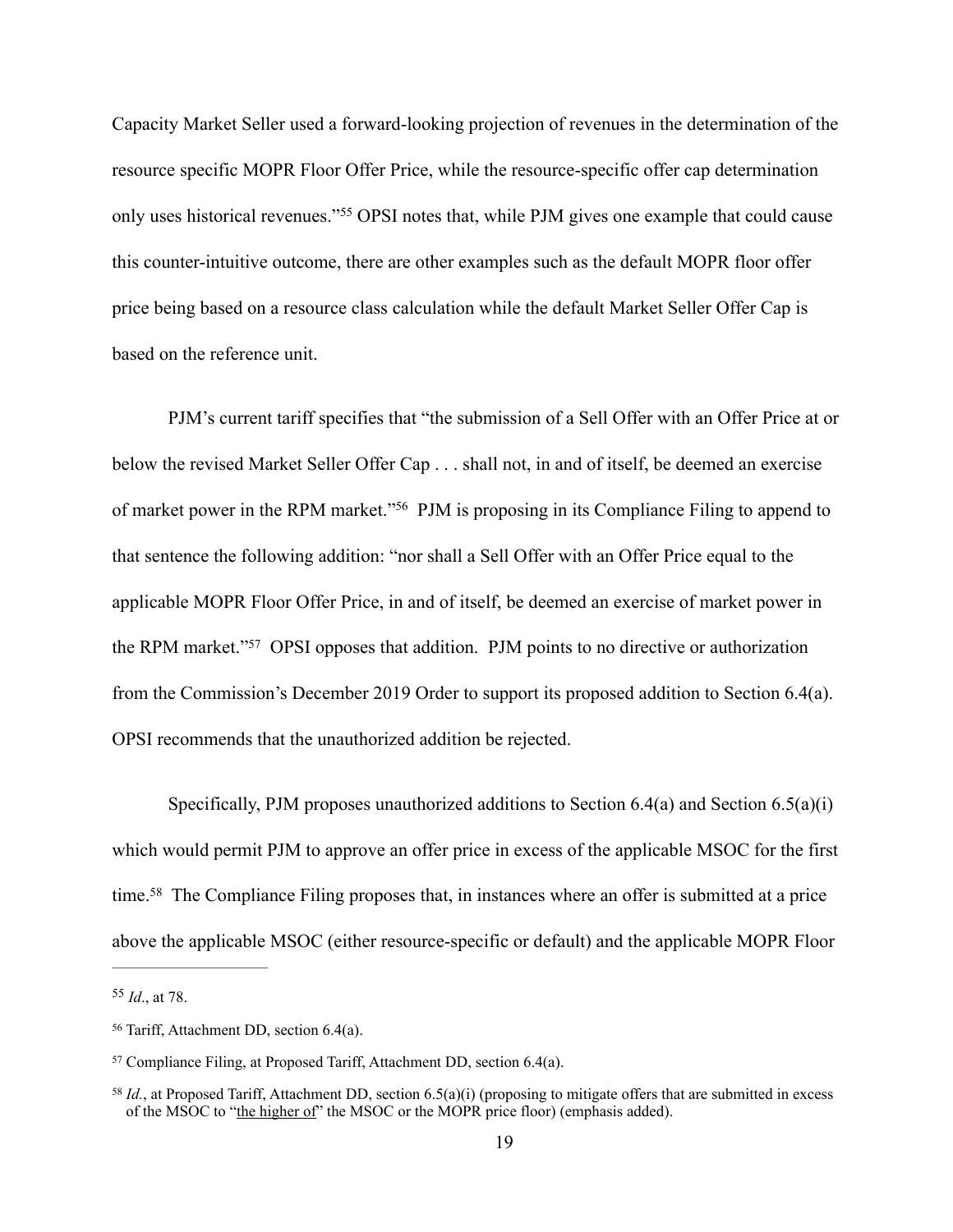(either resource-specific or default) exceeds the applicable MSOC, PJM's proposed modifications to Section 6.5(a)(i), would require PJM to mitigate such offer either down to the applicable MOPR floor price (if the offer has been submitted at a price higher than both the applicable MSOC and the applicable MOPR floor price) or up to the applicable MOPR floor price (if the offer has been submitted at a price higher than the applicable MSOC but lower than the applicable MOPR floor price). In either of these cases, PJM would be approving an offer price in excess of the applicable MSOC.

OPSI is not aware of any precedent permitting PJM to approve an offer at a price higher than the applicable MSOC, and PJM cites no precedent in its Compliance Filing. PJM's only support for this unprecedented authorization of offers exceeding the applicable MSOC is the statement that "[b]ecause an offer at the applicable MOPR Floor Offer Price (whether resourcespecific or default) is a valid, competitive offer representative of the resource's costs, such an offer should not 'in and of itself, be deemed an exercise of market power in the RPM market.'"<sup>59</sup> But this notion, as applied to supplier-side mitigation, is inconsistent with the Commission's discussion in this record. The Commission has consistently separated these two concepts: the MOPR and supplier-side mitigation. Accepting PJM's proposed language in the Compliance Filing would be an unreasonable expansion of the scope of this proceeding, and would require findings on issues that the Commission has not reached in this case.

On the other hand, PJM's current tariff, which establishes that "the submission of a Sell Offer with an Offer Price at or below the revised Market Seller Offer Cap permitted under this

<sup>&</sup>lt;sup>59</sup> Id., at 78 (citing Proposed Tariff, Attachment DD, section 6.4(a)). In other words, PJM cites its own unlawful tariff addition as the support for including its own unlawful tariff addition.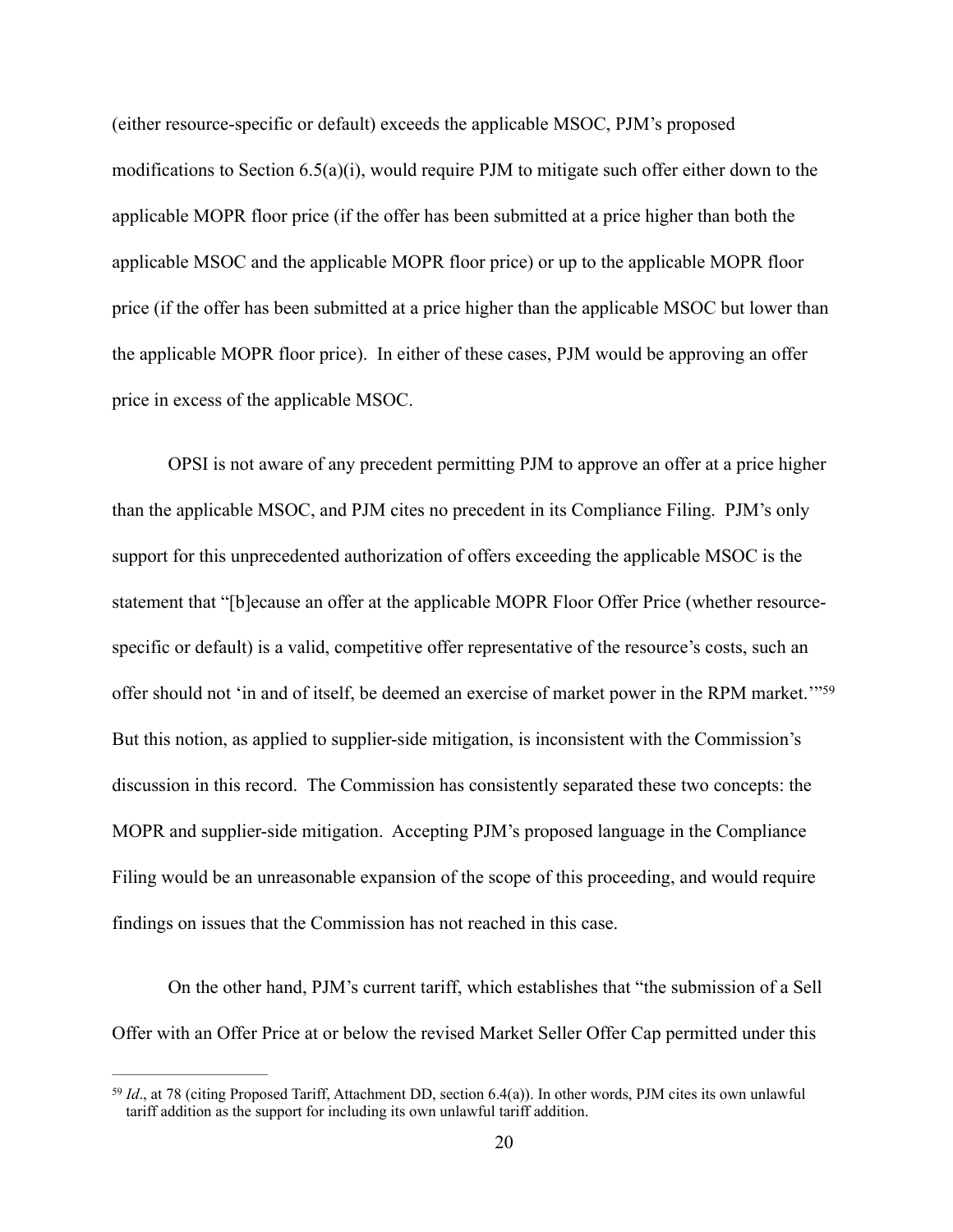proviso shall not, in and of itself, be deemed an exercise of market power in the RPM market,"60 is supported by Commission precedent and economic fundamentals. Conversely, the submission of a Sell Offer with an Offer Price above the applicable MSOC currently is deemed an exercise of market power in the RPM market. This is for good reason. The level of the MSOC is based on Net CONE \* B for the Commission-approved reference resource or the resource's alternative  $MSOC$  as documented by the Seller, <sup>61</sup> which is determined to "encourage appropriate capacity investment and achieve an adequate level of reliability."<sup>62</sup> Even to support the Commission's notion of competition and concerns about alleged price suppression, offers cannot be said to be too low when mitigated to either the default or resource-specific MSOC, as applicable. Offers above the applicable MSOC are invalid (and mitigated) because such offers represent opportunities to exercise market power.

When the applicable MOPR floor exceeds the applicable MSOC, and a capacity seller submits an offer above the applicable MSOC, a decision must be made as to which objective is more critical—preventing exercise of market power or preventing offers that are perceived to be too low. PJM's proposal chooses in favor of allowing, and even mandating, the exercise of

 $60$  Tariff, Attachment DD, section  $6.4(a)$ .

<sup>&</sup>lt;sup>61</sup> *Id.* (stating "the default Market Seller Offer Cap for any Capacity Performance Resource shall be the product of (the Net Cost of New Entry applicable for the Delivery Year and Locational Deliverability Area for which such Capacity Performance Resource is offered times the average of the Balancing Ratios in the three consecutive calendar years . . . that precede the [BRA] for such Delivery Year) . . . a Capacity Market Seller may seek and obtain a Market Seller Offer Cap for a Capacity Performance Resource that exceeds the revised Market Seller Offer Cap permitted under the prior sentence, if it supports and obtains approval of such alternative offer cap pursuant to the procedures and standards of subsection (b) of this section 6.4.").

<sup>&</sup>lt;sup>62</sup> PJM Interconnection, L.L.C.,167 FERC ¶ 61,029 at P 16 (2019) (citing *PJM Interconnection, L.L.C.*, 149 FERC ¶ 61,183, at P 52 (2014) (2014 VRR Order)). The Commission has long set the level of Net CONE as the appropriate level to incentivize new entry of capacity resources. *See* 2014 VRR Order, at P 8 ("CONE (or Gross CONE) represents the first-year total net revenue (net of variable operating costs) that a representative new generation resource would need in order to recover its capital investment and fixed costs, given reasonable expectations about future cost recovery over its economic life."); *see also PJM Interconnection, L.L.C.*, 138 FERC ¶ 61,062, at P 18 (2012).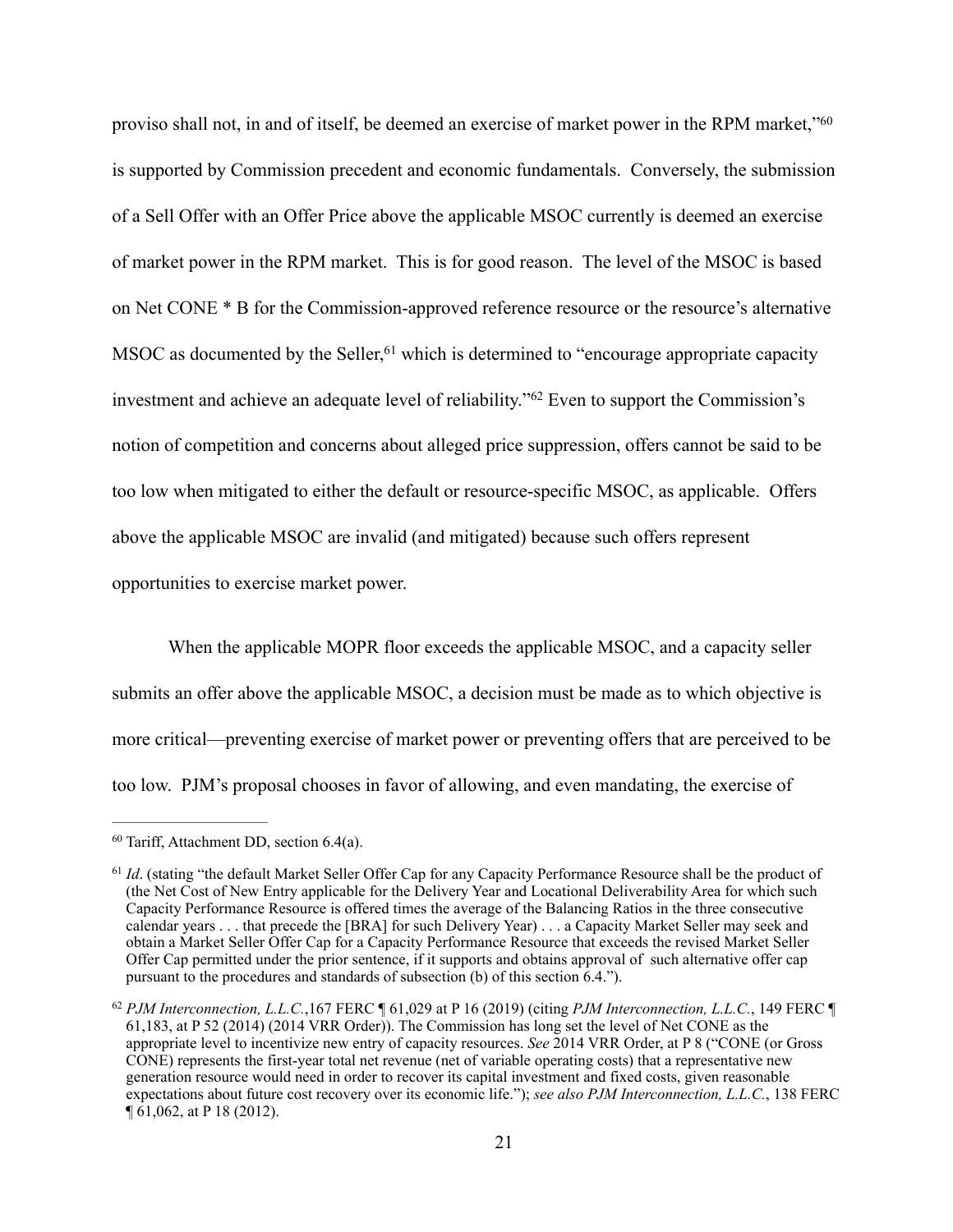market power. In addition to recognizing that PJM's proposed revisions extend beyond compliance, OPSI recommends that the Commission retain the current tariff objective of preventing exercise of market power.

This concern is not merely academic. The Commission is aware of the IMM's pending complaint alleging that certain units exercised market power in the last BRA because the MSOC set at Net CONE  $*$  B was too high and enabled the exercise of market power.<sup>63</sup> PJM's proposal in this MOPR case to mandate offers even higher than the MSOC will increase the opportunity for capacity sellers to exercise market power, creating unjust and unreasonable rates. This foreseeable consequence illustrates how far PJM has strayed beyond the bounds of a Compliance Filing intended to address the very "different" issue of alleged price suppression.<sup>64</sup>

OPSI is not suggesting that PJM solve the issue in tension here by modifying the tariff to permit the default MSOC to be higher – as it is already too high. Rather, OPSI is suggesting that when the applicable MOPR floor exceeds the applicable MSOC, that PJM not accept an offer higher than the applicable MSOC. This is consistent with PJM's current tariff which prohibits offers higher than the applicable offer cap.<sup> $65$ </sup> As explained above, the Commission has plainly identified supplier-side mitigation as a different matter; there is no record in this proceeding to support addressing supplier-side mitigation in this Compliance Filing. For these reasons, OPSI

<sup>&</sup>lt;sup>63</sup> Independent Market Monitor for PJM v. PJM Interconnection, L.L.C., Complaint of the Independent Market Monitor for PJM, Docket No. EL19-47-000 (Feb. 21, 2019).

<sup>&</sup>lt;sup>64</sup> April 16 Order, at P 194.

 $65$  Tariff, Attachment DD, section 6.4(a).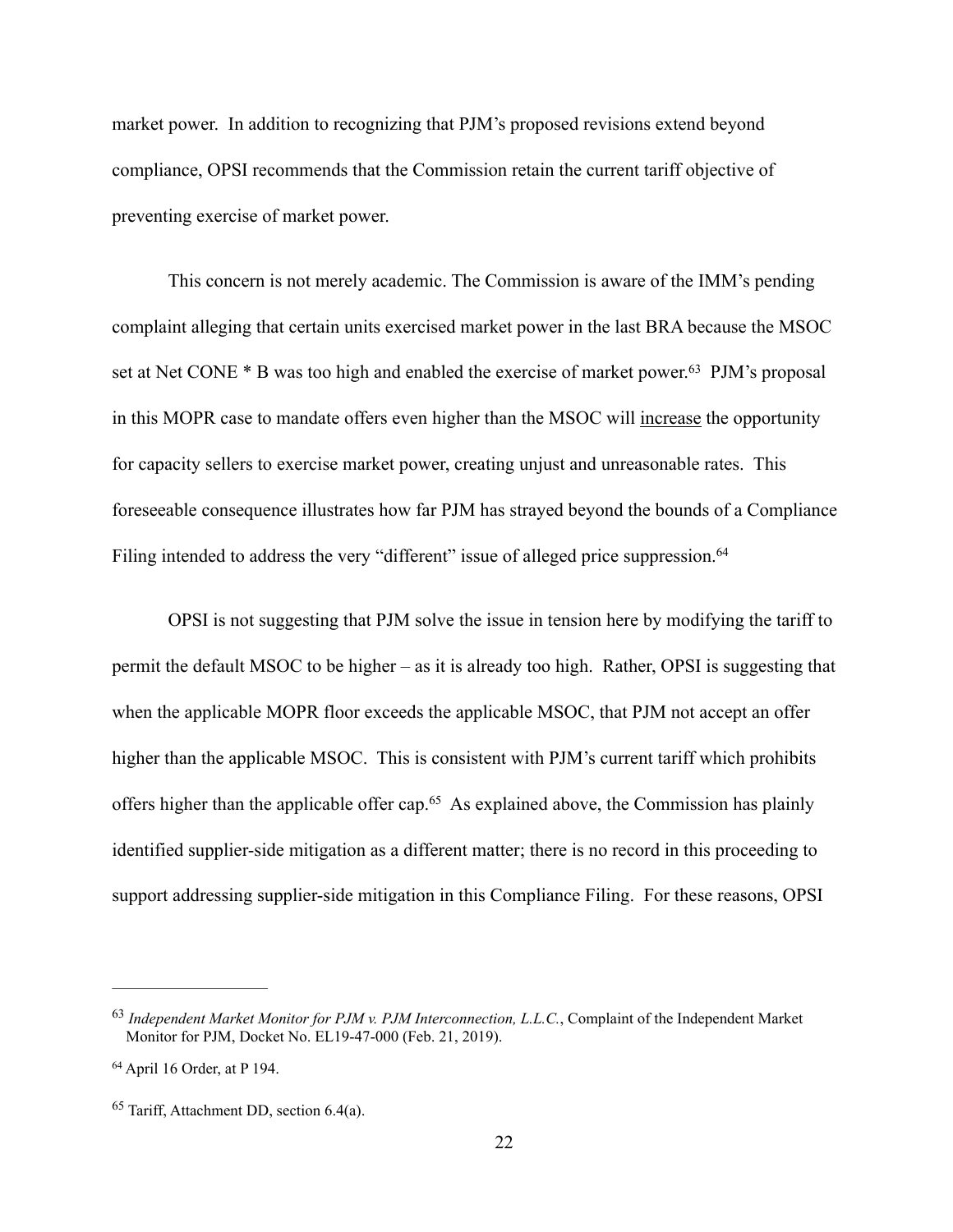recommends that the Commission reject PJM's proposed modifications to Tariff, Attachment DD, section  $6.4(a)$  and section  $6.5(a)(i)$ .

### **D. All Existing Bilateral Contracts Should be Exempt from the MOPR**

The Compliance Filing unreasonably restricts the universe of bilateral contracts that would be exempt from the MOPR. PJM proposes to exempt bilateral contracts from the MOPR, only where the buyer is a self-supply entity, on the basis of preserving existing investments and limiting industry disruption. In support of the bilateral self-supply exemption, PJM explains that "while the December 19 Order explicitly included only resources that are owned by Self-Supply Entities as one of the requirements to qualify for this exemption, it is appropriate to also include resources that are bilaterally contracted by such Self-Supply Entities."<sup>66</sup> OPSI supports this proposal to exempt bilateral contracts from the MOPR when the buyer is a self-supply entity, but believes that the exemption should not be limited to only self-supply entities. The PJM justification for the exemption applies equally to other, bilateral contracts of non-self-supply entities. OPSI therefore asserts that this exemption should be extended further to include enforceable supply purchase contracts entered into by non-self-supply entities entered into prior to December 19, 2019 in reliance upon then-existing Commission guidance. Load-serving entities ("LSE") in restructured states should not be precluded from using the business arrangement provided for self-supply entities in PJM's Compliance Filing. Accepting such a proposal would unduly discriminate against LSEs in restructured states. Exempting enforceable contracts relying on previous Commission guidance would further the preservation of existing investments, and would prevent preferential treatment.

 $66$  Compliance Filing, at 31.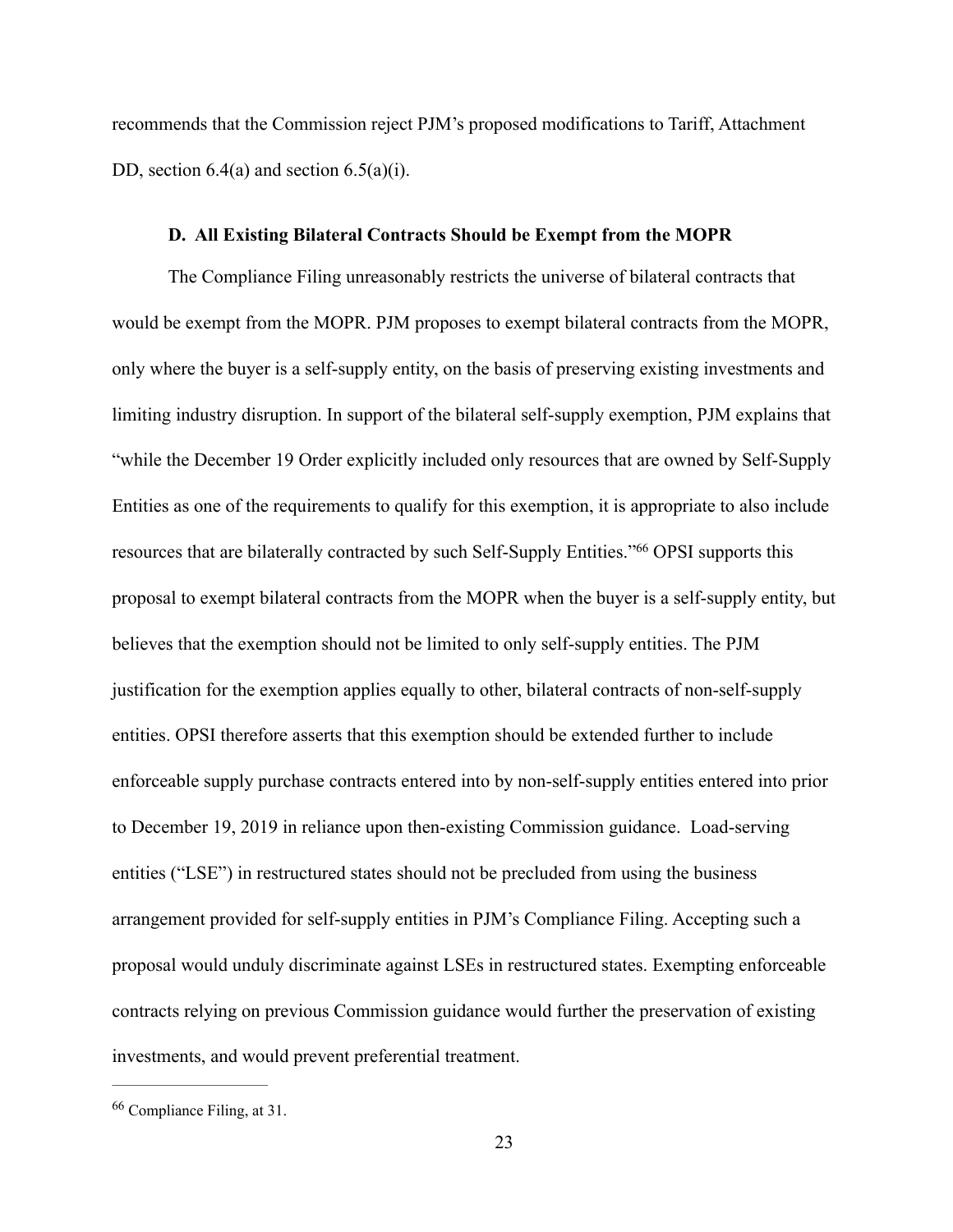## **E. The Proposed RPS Exemption Fails to Capture Investment Commitments Relying on Prior Commission Decisions.**

PJM proposes to categorically exempt intermittent resources that qualify for a state

mandated or state-sponsored RPS program from the MOPR if one of the following three criteria

are met:

an Intermittent Resource that (a) has successfully cleared an RPM Auction prior to December 19, 2019; (b) is the subject of an interconnection service agreement or equivalent agreement executed on or before December 19, 2019; or (c) is the subject of an unexecuted interconnection service agreement or equivalent agreement filed by PJM with the Commission on or before December 19, 2019, will be exempt from the MOPR.<sup>67</sup>

OPSI notes that the Commission addressed eligibility for the RPS exemption in

Paragraph 279 of the April 16 Order, wherein the Commission stated, "[w]e grant clarification that the resources eligible for the RPS Exemption include all existing resources that were included by an RPS standard as of the December 2019 Order."<sup>68</sup> The Commission was particularly responding to the Delaware Division of the Public Advocate's request that the RPS exemption not be limited only to intermittent renewable resources but should be extended to all renewable resources meeting that criteria.<sup>69</sup> Accordingly, the language in PJM's Proposed Tariff, Attachment DD, section  $5.14(h)(6)$  must be revised to extend not only to intermittent renewable resources but to all renewable resources meeting that criteria.

While OPSI supports PJM's proposed exemption for RPS resources, as clarified by the Commission to cover non-intermittent renewable resources as well as intermittent renewable resources, OPSI does not believe these provisions alone properly capture planned resources that

 $^{67}$  *Id.*, at 33.

<sup>&</sup>lt;sup>68</sup> April 16 Order, at P 279.

<sup>&</sup>lt;sup>69</sup> *Id.*, at P 274.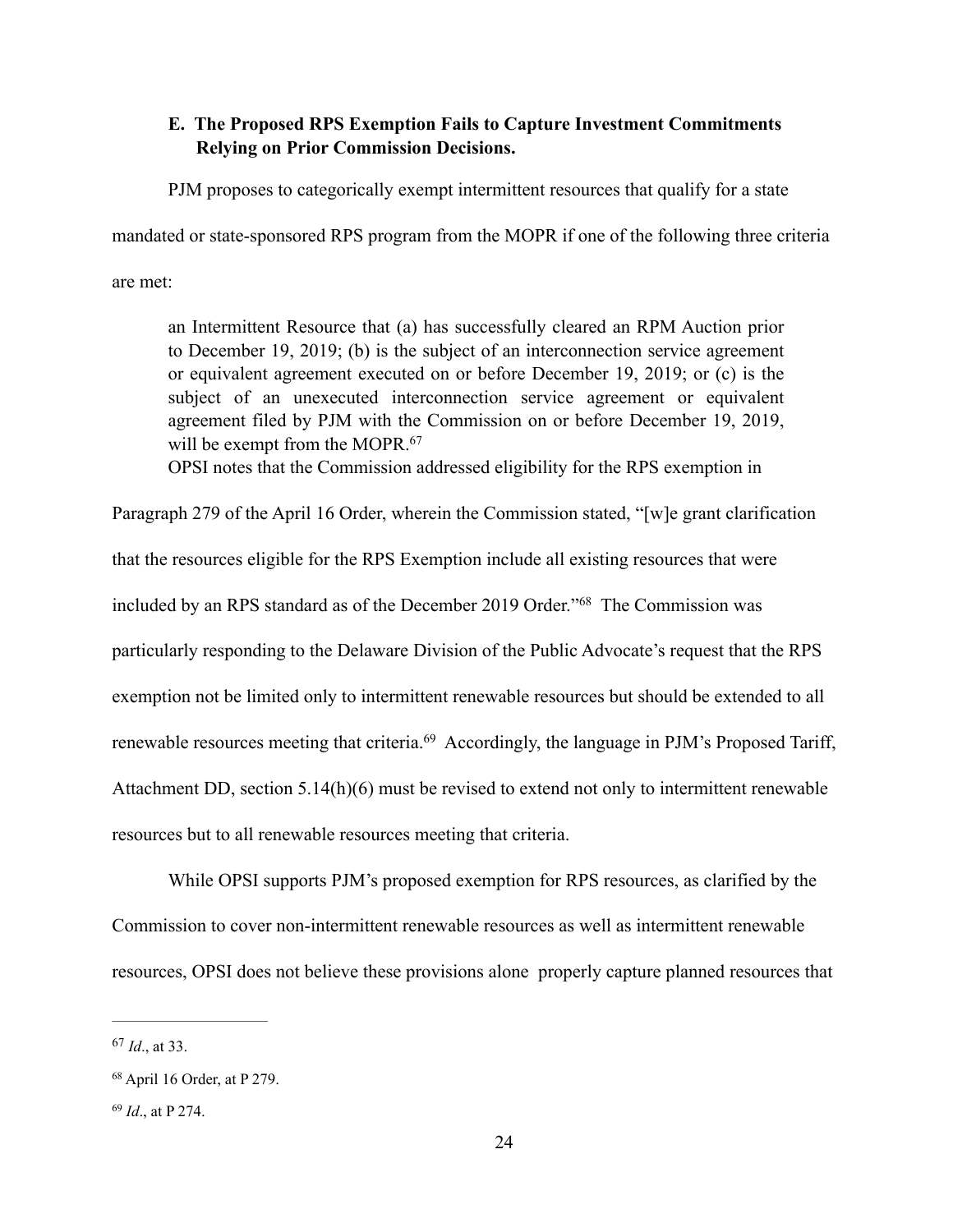may have made "prior investment decisions [that] were based on the Commission's previous affirmative determinations that renewable resources had too little impact on the market to require review and mitigation."<sup>70</sup> Renewable resources may have, in fact, made investment decisions prior to the December 2019 Order, based on other factors. Specifically, a resource developer may have made an investment decision upon the issuance of a state regulatory commission order approving a long-term price schedule of payments for the environmental attributes of a renewable energy project, specific to that project, pursuant to state legislation and guided by the Commission's previous affirmative determinations that renewable resources had too little impact on the market to require review and mitigation. And the developer for that specific resource may have filed with that state regulatory commission agreeing to these conditions and made financial commitments, accordingly.

The Commission recognizes the effect of its prior decisions, but PJM's Compliance Filing fails to appropriately identify all resources that are impacted. This example is consistent with the Commission's rationale in the December 2019 Order and does not conflict with the Commission's determination in the April 16 Order to exclude resources broadly "built pursuant to existing legislation or otherwise anticipated by the state before the date of the December 2019 Order."<sup>71</sup> Therefore, OPSI requests the Commission to direct PJM to amend the exemption criteria for renewable resources in Proposed Tariff, Attachment DD, section 5.14(h)(6) and to include a new Paragraph (D) as follows:

(6) Intermittent Resource RPS Exemption. A Capacity Resource with State Subsidy that is an Intermittent Resource-shall be exempt from the Minimum Offer

 $70$  Compliance Filing, at 34.

 $71$  April 16 Order, at P 282.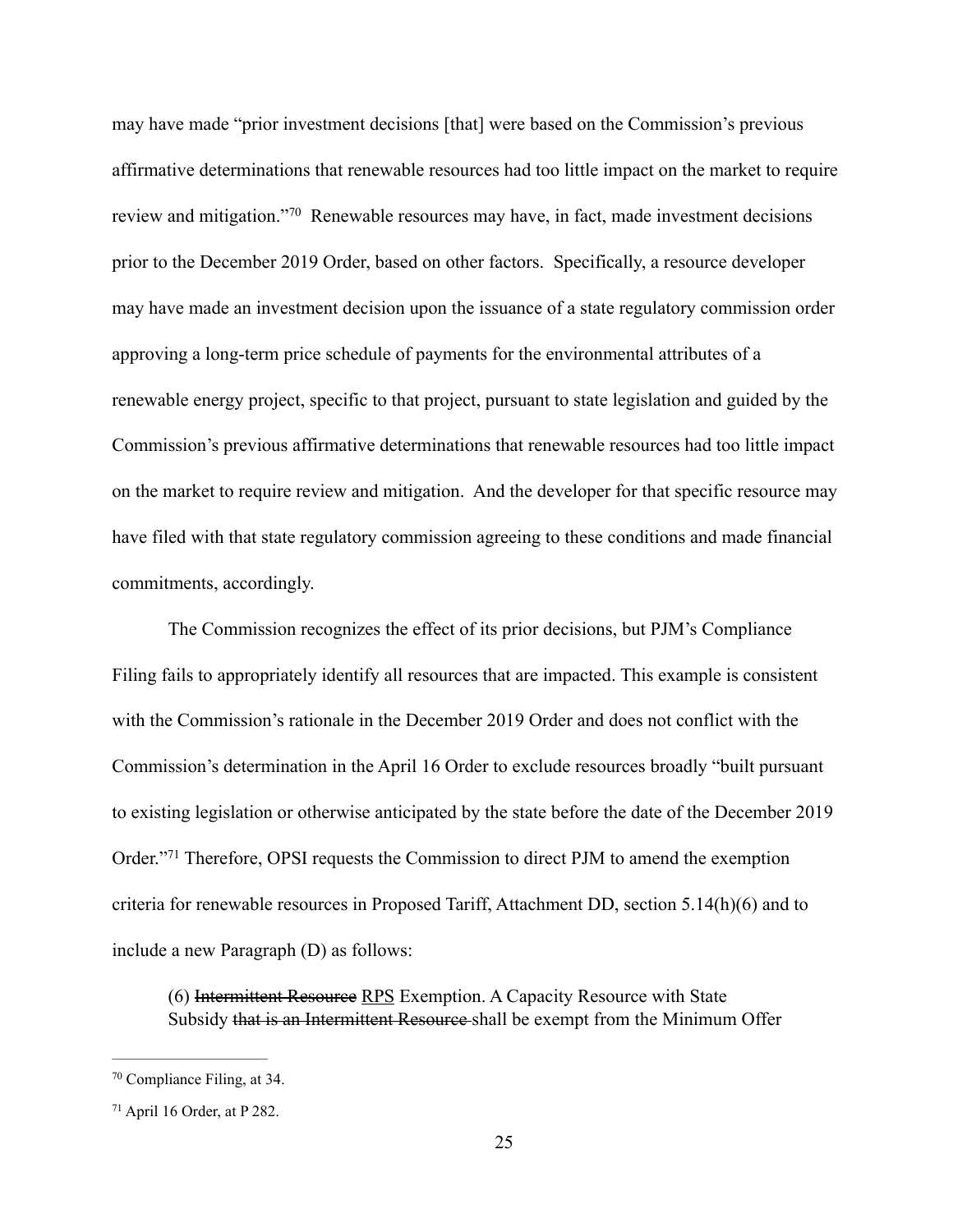Price Rule if such Capacity Resource (1) receives or is entitled to receive State Subsidies through renewable energy credits or equivalent credits associated with a state-mandated or state-sponsored renewable portfolio standard ("RPS") program or equivalent program and (2) satisfies at least one of the following criteria: (A) has successfully cleared an RPM Auction prior to December 19, 2019; (B) is the subject of an interconnection construction service agreement, interim interconnection service agreement, interconnection service agreement or equivalent executed on or before December 19, 2019; or (C) is the subject of an unexecuted interconnection construction service agreement, interim interconnection service agreement, interconnection service agreement or equivalent filed by PJM with the Commission on or before December 19, 2019; or (D) has filed for and obtained authorization from a state public utility commission prior to December 19, 2019, to receive a prescribed, long-term schedule of payments for the environmental attributes of a renewable energy project, pursuant

to state legislation.

**F. PJM's Proposal Regarding State Default Service Auctions Should Be Accepted.** 

OPSI supports PJM's definition in the Compliance Filing, which plainly states that "any

state-directed default service procurement program that is competitively procured without regard

to resource fuel type (e.g., New Jersey Basic Generation Service, Maryland Standard Offer

Service)" is not a State Subsidy.<sup>72</sup> Similarly, default service procurements in the District of

Columbia, Pennsylvania, Delaware and other states are not State Subsidies. State default service

is a retail ratemaking mechanism, not a State Subsidy.

Contrary to the conclusion in the April 16 Order, the nature of state default service is exactly as PJM described it in the Compliance Filing—"energy and related services" procured in "competitive and non-discriminatory auctions."<sup>73</sup> As PJM stated, there is no "basis for finding" these auctions to represent state subsidies within the definition of subsidy in the Order."<sup>74</sup> OPSI encourages the Commission to approve PJM's proposal to "explicitly exempt such state directed

 $72$  Compliance Filing, at 13.

 $73$  *Id.*, at 16.

 $74$  *Id.*, at 16-17.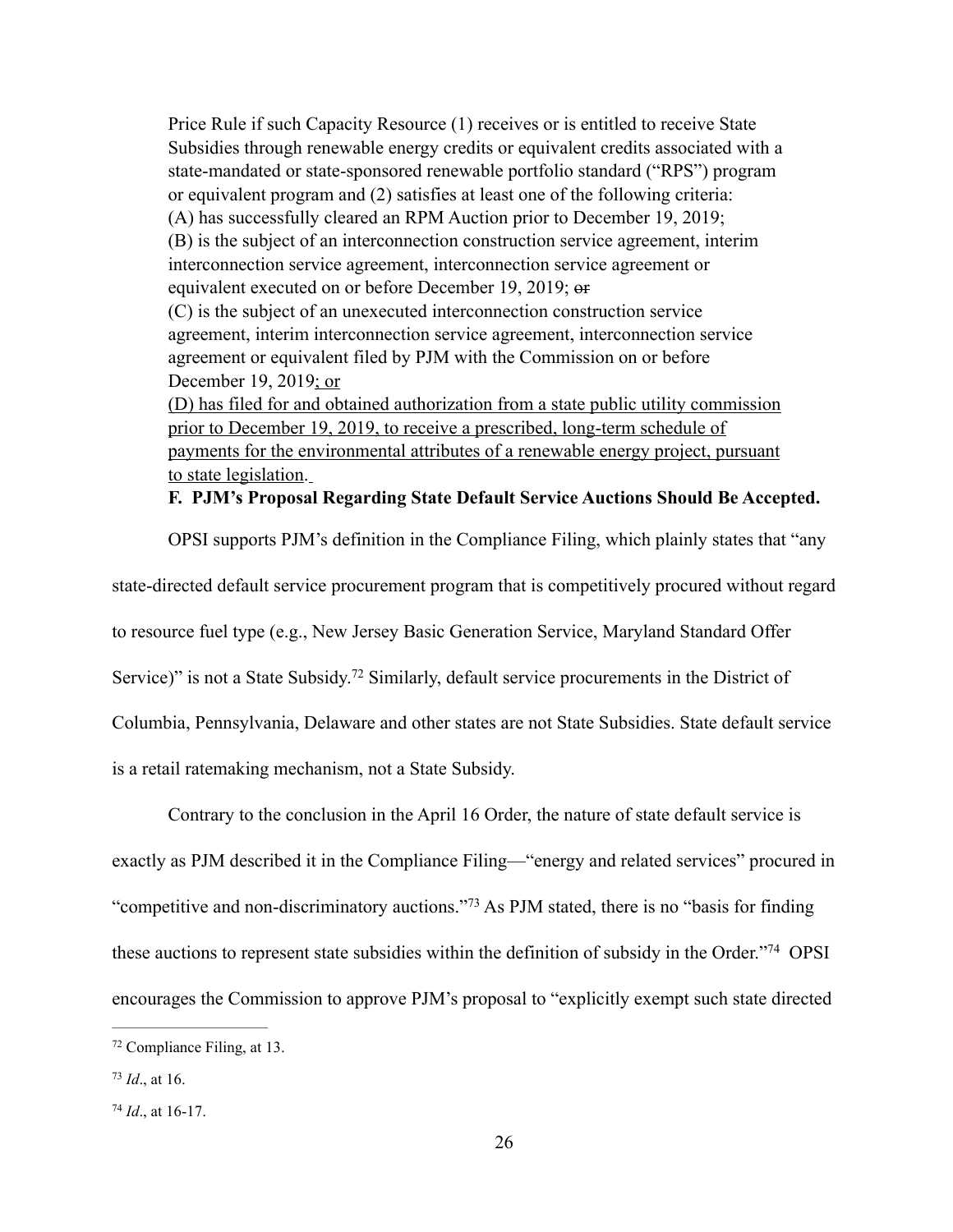default service procurement programs from the definition of State Subsidy for MOPR purposes."75

### **G. Benefits Created By Transmission Investments that are a Result of the Regional Transmission Expansion Plan Are Not State Subsidies.**

PJM's Compliance Filing clarifies that State Subsidy does not include "any indirect benefits to a Capacity Resource as a result of any transmission project approved as part of the Regional Transmission Expansion Plan."<sup>76</sup> PJM explains that, for a state that utilizes the State Agreement Approach outlined in the PJM Tariff, "any Capacity Resources that subsequently use such transmission assets should not be deemed to have received a state subsidy."<sup>77</sup> "This [conclusion] is appropriate given that such transmission projects are recoverable under PJM's Tariff and approved by the Commission."<sup>78</sup> Thus, the Commission should accept this clarification to the definition of State Subsidy in the Compliance Filing.

#### **III. CONCLUSION**

Wherefore, OPSI recommends that the Commission: (1) direct PJM to adopt the auction implementation schedule described in Section A above; (2) direct PJM to delete the standardized financial parameters proposed to be applied to the resource-specific cost review process as described in Section B above; (3) direct PJM to delete its proposed revisions to supplier-side mitigation as described in Section C above; (4) extend the provision as described in Section D above regarding bilateral contracts so that it applies non-discriminatorily with respect to actual business operations, rather than only to a narrowly and specifically defined class; (5) direct PJM

 $^{75}$  *Id.*, at 17.

 $76$  *Id.*, at 13.

 $77$  *Id.*, at 15.

 $^{78}$  *Id.*, at 15-16.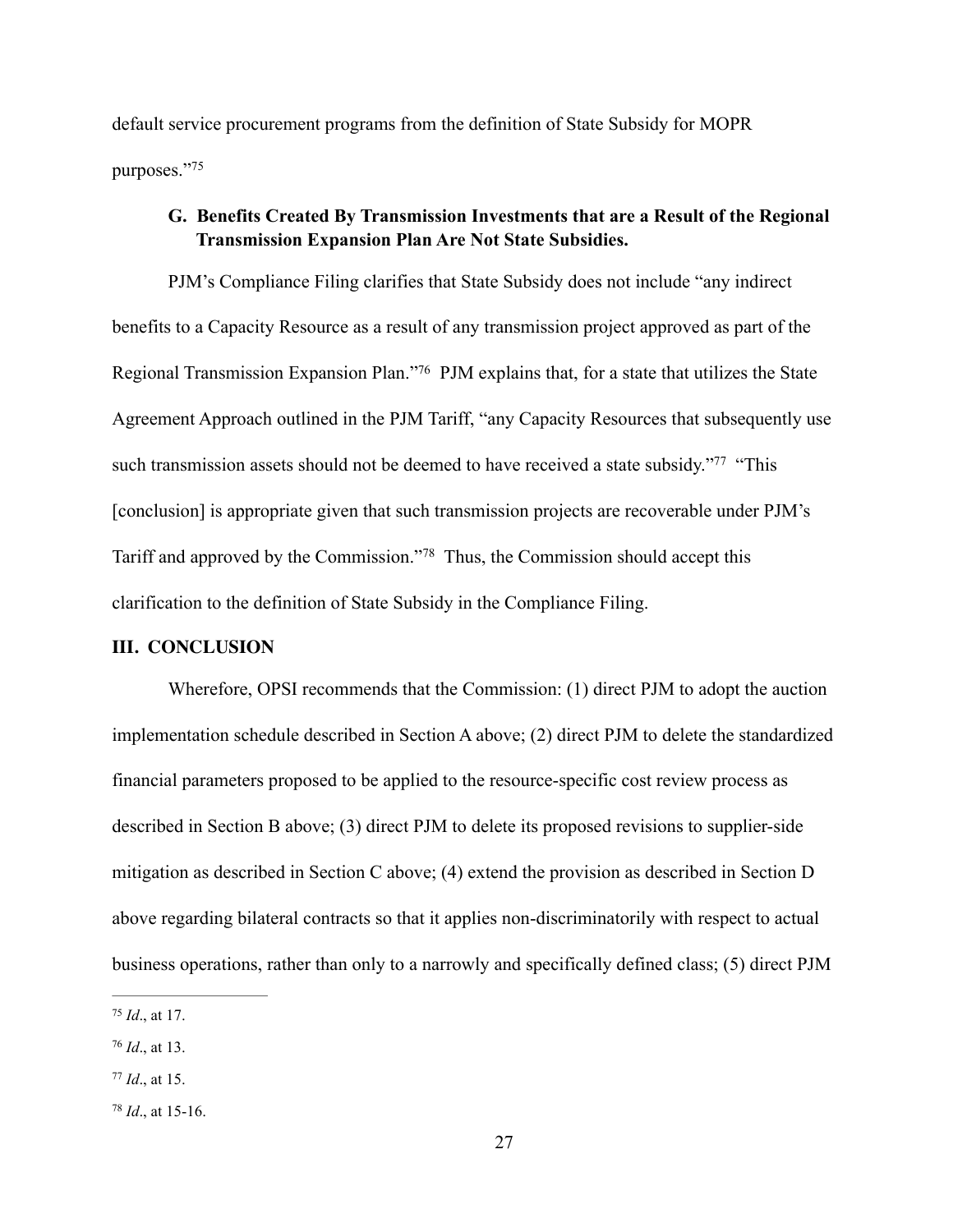to expand the class of resources eligible for the RPS exemption; (6) approve without change PJM's proposal with respect to state default service auctions; and (7) approve without change PJM's proposal with respect to resources benefitting from Order 1000-based transmission planning.

Respectfully Submitted,

 */s/ Gregory V. Carmean* Executive Director

 Organization of PJM States, Inc. 700 Barksdale Road, – Suite 1 Newark, DE 19711 Tel 302-266-0914 Email: greg@opsi.us Dated: May 15, 2020